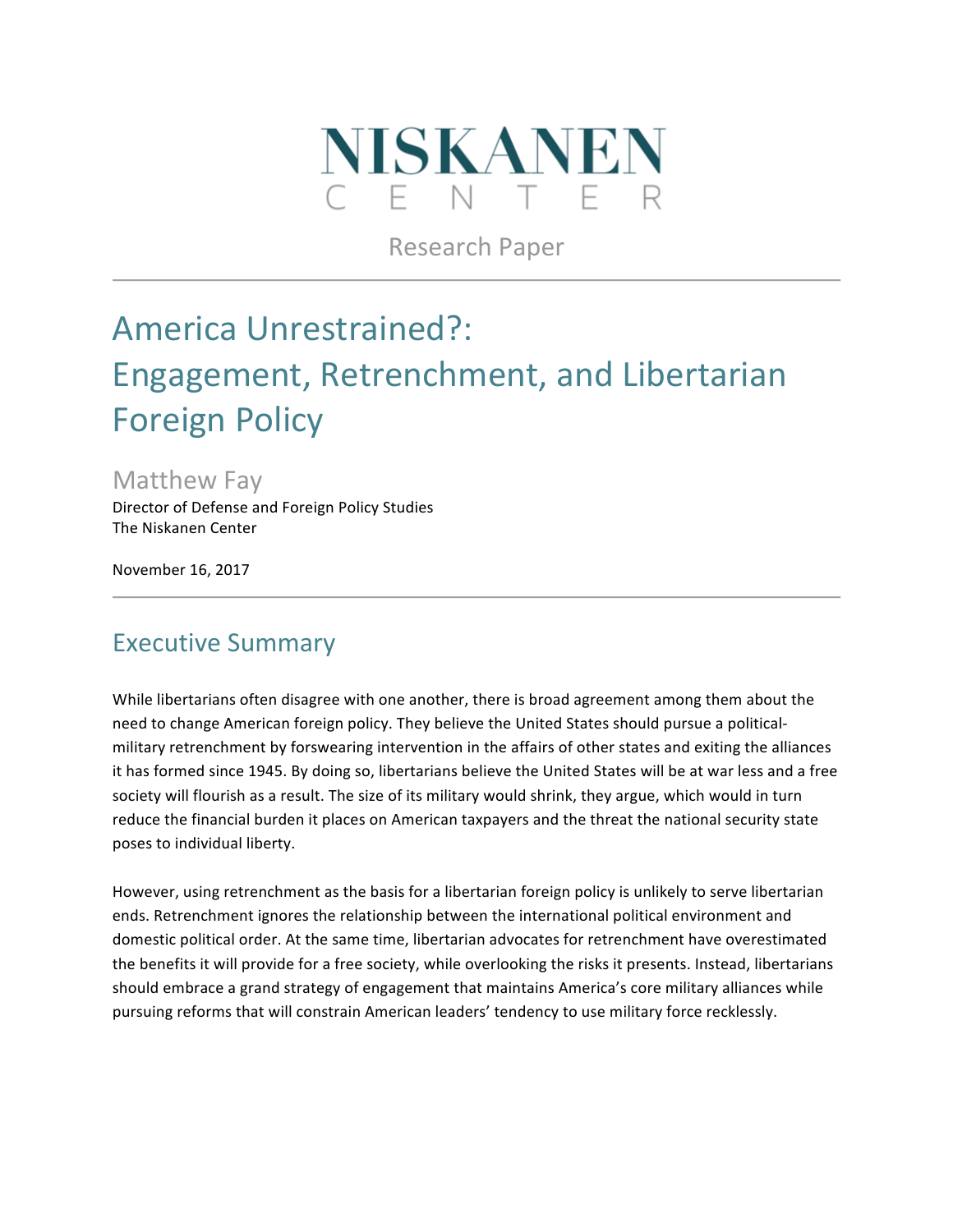#### *Acknowledgements*

This paper represents part of an evolution in my thinking on libertarian foreign policy that has taken place over the past several years. During that time I benefitted greatly from conversations with a number of scholars, analysts, and current and former colleagues, several of whom also provided feedback on earlier drafts of this paper. My sincere thanks goes out to Elbridge Colby, Benjamin Friedman, Jeffrey Friedman, Ryan Hagemann, Joshua Hampson, Michael Hunzeker, Hans-Inge Langø, Paul Musgrave, Daniel Nexon, Christopher Preble, Edward Rhodes, Harvey Sapolsky, David Solimini, Brandon Valierano, Alex Verschoor-Kirss, and Will Wilkinson. My thanks as well to Ava Perez, Stefan Shover, and Ben Wermeling for their able research assistance. All remaining errors are my own.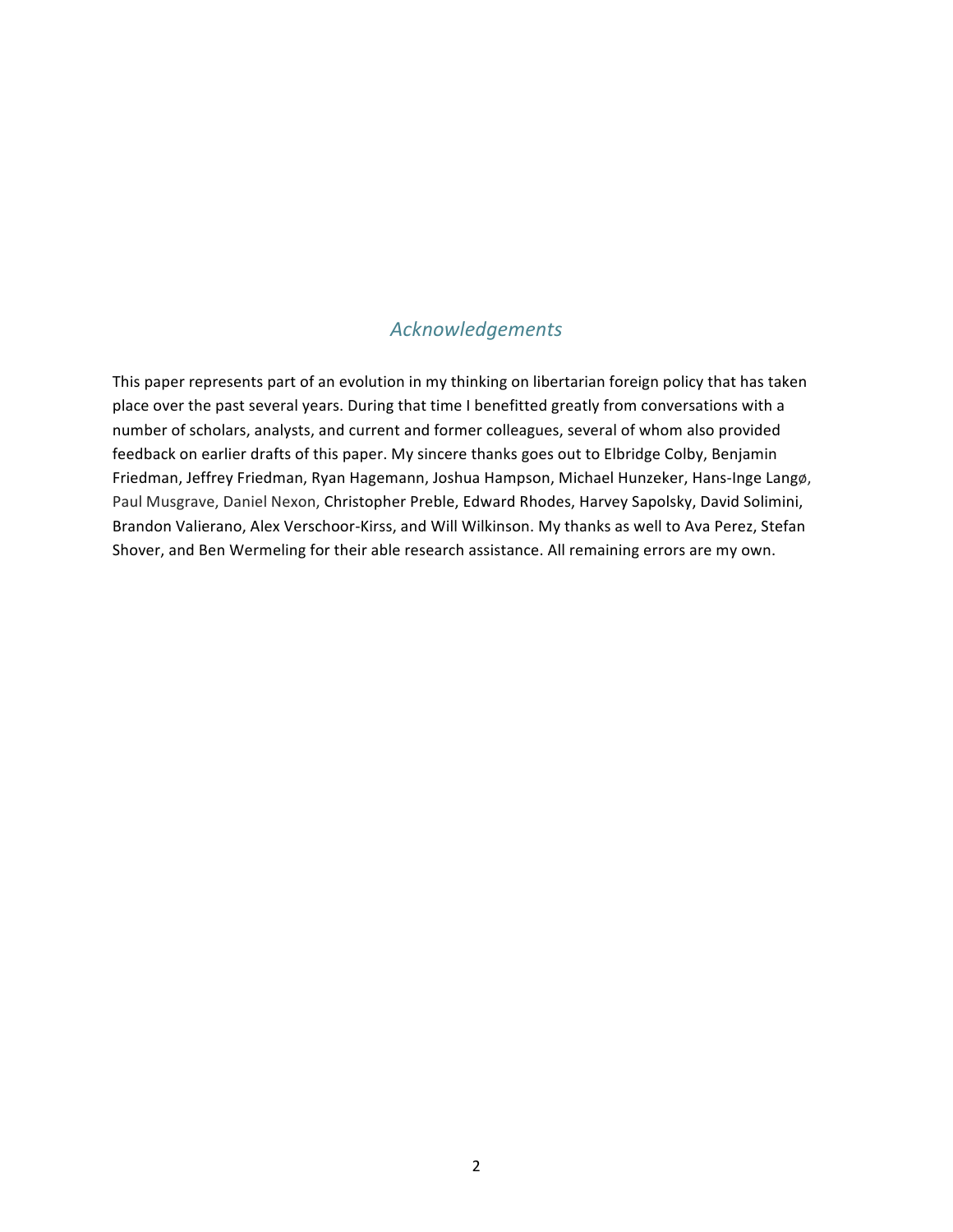### Introduction

One of the many remarkable features of the 2016 presidential campaign was the number of libertarians who found hope in Donald Trump's "America First" foreign policy. To be sure, the overwhelming majority of libertarians found Trump's candidacy, and subsequent election, grotesque. However, a number of libertarians saw in America First—with its supposed repudiation of nation building and overt hostility to America's allies—a foreign policy they could rally behind. Some of these individuals operate at the fringes of the libertarian movement, but even some mainstream libertarian voices had positive things to say about Trump as he belatedly criticized the invasion of Iraq and hinted that he might pull out of NATO. $1$ 

Several libertarian supporters of Trump's foreign policy have expressed "buyer's remorse" as he launched cruise missiles against Assad regime forces in Syria, escalated the bombing campaign against the Islamic State, ramped up counterterrorism operations in Yemen and elsewhere, promised to rain "fire and fury" on North Korea, increased the number of American troops in Afghanistan, and refused to certify that Iran was in compliance with the deal to curb its nuclear program.<sup>2</sup> But as a candidate. Trump

http://www.forbes.com/sites/dougbandow/2016/05/16/donald-trump-dismisses-u-s-foreign-policy-elite-would-he-saveamericans-from-unnecessary-war/#4491dd474b80. See also Ivan Eland, "Trump's Foreign Policy is the Realism America Needs," *New York Post*, April 29, 2016, accessed October 17, 2016, available at: http://nypost.com/2016/04/29/trumps-foreign-policyis-the-realism-america-needs/. In an interview with Nick Gillespie of *Reason*, libertarian historian Thaddeus Russell expressed approval for Trump's foreign policy. See Nick Gillespie and Jim Epstein, "Donald Trump, Peacenik President?: Historian Thaddeus Russell on Trump's Libertarian Foreign Policy," Reason, Hit & Run blog, November 10, 2016, accessed October 17, 2016, available at: http://reason.com/blog/2016/11/10/donald-trump-peacenik-president. Kentucky Congressman Thomas Massie stated after the election that Trump was one of his top choices for the Republican nomination in 2016 because he believed that, as president, Trump would be reluctant to involve the United States in new wars. See Massie's comments at "Opening Remarks," at "Foreign Policy in America's Interest: Realism, Nationalism, and the Next President," event from The *American Conservative*, Washington, DC, November 15, 2016, available at:

 $1$  While many libertarians rightly denounced Donald Trump, a number of prominent libertarians have had supportive things to say about Trump's candidacy because of his opposition to the American foreign policy status quo. Justin Raimondo of Antiwar.com lauded Trump's challenge to the "establishment," and his "America First" foreign policy. See Justin Raimondo, "Trump Against the War Party," Antiwar.com, October 7, 2015, accessed October 17, 2016, available at:

http://original.antiwar.com/justin/2015/10/06/trump-against-the-war-party/. Doug Bandow of the Cato Institute used Trump as a way to criticize Hillary Clinton's foreign policy. See Doug Bandow, "Hillary Clinton Criticizes Donald Trump, Reveals Herself to be Queen of War," *Huffington Post*, June 9, 2016, accessed October 17, 2016, available at:

http://www.cato.org/publications/commentary/hillary-clinton-criticizes-donald-trump-reveals-herself-be-queen-war. But Bandow also suggested Trump would have a less militaristic foreign policy despite the candidate's own statements to the contrary, see Doug Bandow, "Donald Trump Dismisses U.S. Foreign Policy Elite: Would He Save Americans From Unnecessary War?" Forbes, May 16, 2016, accessed October 17, 2016, available at:

http://www.theamericanconservative.com/articles/watch-foreign-policy-in-americas-interest/. Senator Rand Paul, the U.S. Senate's "sole libertarian," has expressed sympathy for Trump's foreign policy because of his opposition to nation building and alliances. See Rand Paul, "Do Not Let Elliot Abrams Anywhere Near the State Department," Rare, February 7, 2017, accessed October 1, 2017, available at: http://rare.us/rare-politics/rand-paul-do-not-let-elliott-abrams-anywhere-near-the-statedepartment/; and "Montenegro Joining NATO is Against U.S. Interests," March 30, 2017, accessed October 1, 2017, available at: http://time.com/4718958/montenegro-nato-rand-paul/. At least one leading libertarian thinker who otherwise staunchly opposed Trump's candidacy also believed Trump's "few good ideas" came in the realm of foreign policy. See David Boaz, "Trump's (few) Good Ideas," PBS Newshour, November 9, 2016, accessed November 10, 2016, available at:

http://www.pbs.org/newshour/updates/column-trumps-good-ideas/#.WCTazrP4wm4.twitter.<br><sup>2</sup> Justin Raimondo, "I Voted for Trump. After Syria, I Feel Betrayed," *Los Angeles Times*, April 21, 2017, accessed October 10, 2017, available at: http://www.latimes.com/opinion/op-ed/la-oe-raimondo-trump-betrayal-antiwar-20170421-story.html; and Doug Bandow, "Why is Trump Abandoning the Foreign Policy that Brought him Victory?" The National Interest, March 10, 2017,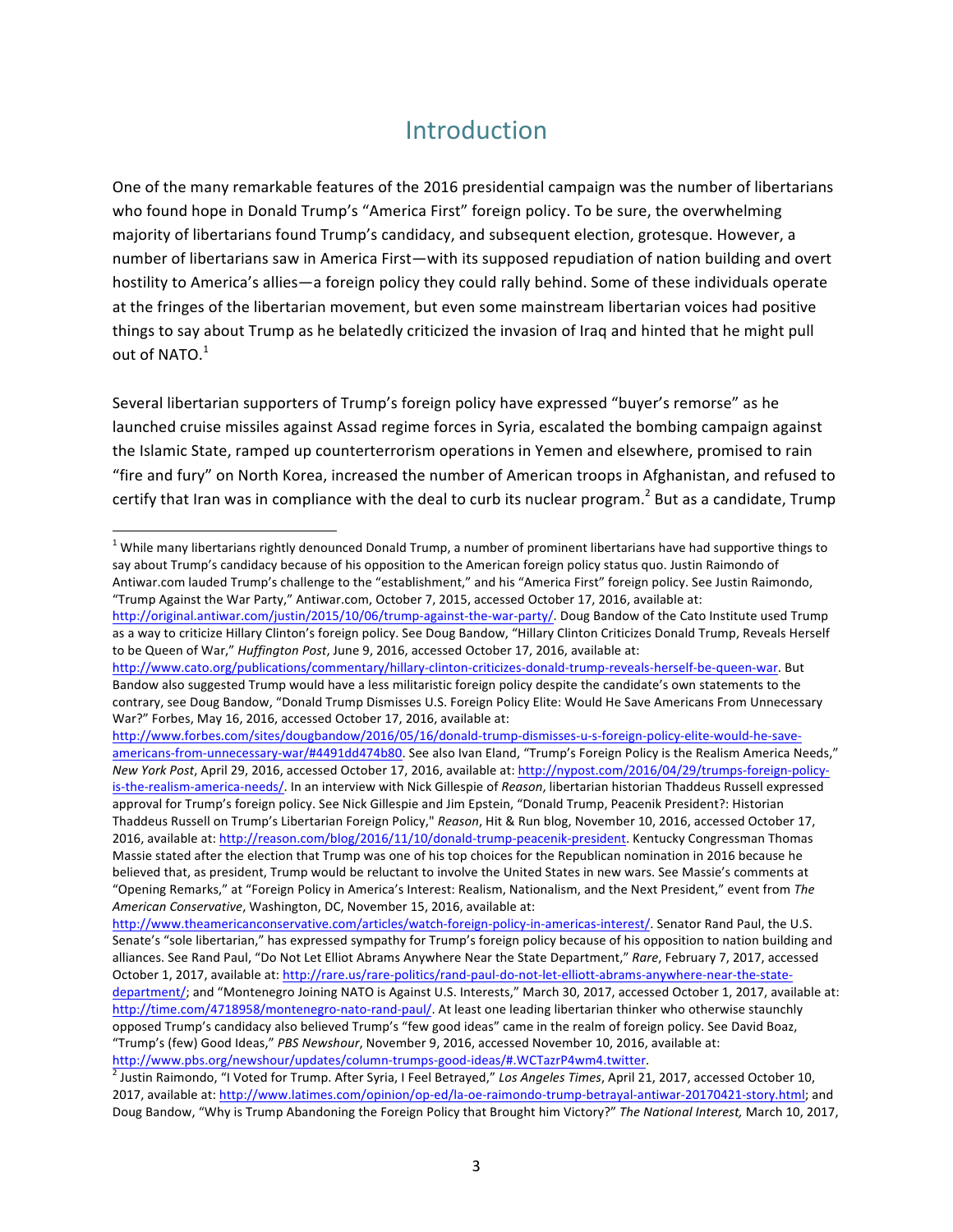never really hid what he was selling. On the campaign trail, Trump not only rejected core libertarian principles such as the free movement of goods and people, but also said, "I really love war, in a certain way," promised to torture terrorism suspects and go after their families, and repeatedly stated his desire to "take" Iraqi oil.<sup>3</sup> That any supporter of a free society would back a candidate expressing such sentiments is puzzling.

A partial explanation for the initial sympathy among some libertarians for Trump's foreign policy can be found with his opponent. Hillary Clinton, throughout her career, has been a consistently hawkish interventionist.<sup>4</sup> That explanation is incomplete, though. While libertarian support for America First was limited, it represented a broader problem in libertarian foreign policy thinking.

Libertarianism is perhaps most famous for the internal disagreements of its adherents. However, one broad area of agreement among American libertarians is that the United States needs to be less involved in the world. While libertarians want diplomatic and commercial relations with the world, they believe the American government should have little political or military attachment to other countries and should avoid meddling in their internal affairs. George Washington's warning against "foreign entanglements," Thomas Jefferson's call for "peace, commerce, and honest friendship with all nations; entangling alliances with none," and John Quincy Adams' axiom that America "goes not abroad in search of monsters to destroy" combine to form the lodestar of libertarian foreign policy.<sup>5</sup>

<u> 2002 - Andrea Santa Alemania, amerikana amerikana amerikana amerikana amerikana amerikana amerikana amerikana</u>

accessed October 10, 2017, available at: http://nationalinterest.org/blog/the-skeptics/why-trump-abandoning-the-foreignpolicy-brought-him-victory-19738?page=show. After the election, Ted Galen Carpenter of the Cato Institute referred to Trump's campaign statements on foreign policy as a "bright spot" but worried he was going back on promises to reassess American alliances. See Ted Galen Carpenter, "Washington Should Reassess, Not Reassure, U.S. Allies," Cato Institute, Cato-@-Liberty, February 13, 2017, accessed February 13, 2017, available at: https://www.cato.org/blog/washington-should-reassess-notreassure-us-allies?utm\_content=buffer9a562&utm\_medium=social&utm\_source=facebook.com&utm\_campaign=buffer.<br><sup>3</sup> See, Nick Gass, "Trump Camp Tries to Clarify His 'I Love War' Comment," *Politico*, September, 7, 2016, accessed 2017, available at: http://www.politico.com/story/2016/09/trump-i-love-war-comment-227818. On torturing terrorism suspects, see Jenna Johnson, "Trump says 'torture works,' Backs Waterboarding and 'Much Worse," The Washington Post, February 17, 2016, accessed October 18, 2017, available at: https://www.washingtonpost.com/politics/trump-says-tortureworks-backs-waterboarding-and-much-worse/2016/02/17/4c9277be-d59c-11e5-b195-2e29a4e13425\_story.html; and Nick Visser, "Trump Amps Up His Call For Torture: 'We're Going To Have To Do Things That Are Unthinkable," The Huffington Post, June 30, 2016, accessed October 18, 2017, available at: http://www.huffingtonpost.com/entry/trump-torturewaterboarding us 5775d740e4b04164640f6597. On "taking out" the families of terrorists, see Tom LoBianco, "Donald Trump on terrorists: 'Take out their families'," CNN Politics, December 3, 2015, accessed October 18, 2017, available at: http://www.cnn.com/2015/12/02/politics/donald-trump-terrorists-families/. On taking Iraqi oil, see Claire Phipps, "'Putin's Been a Leader': Key Quotes from Trump and Clinton's Foreign Policy Forum," The Guardian, September 8, 2016, accessed October 18, 2017, available at: https://www.theguardian.com/us-news/2016/sep/08/trump-clinton-foreign-policy-forum-keyquotes; and "Full Text: Donald Trump's Speech on Fighting Terrorism," August 15, 2016, accessed October 18, 2017, available at: https://www.theguardian.com/us-news/2016/sep/08/trump-clinton-foreign-policy-forum-key-quotes.<br><sup>4</sup> See Mark Landler, "How Hillary Became a Hawk," New York Times, April 21, 2016, accessed October 1, 2017, available at: https://www.nytimes.com/2016/04/24/magazine/how-hillary-clinton-became-a-hawk.html? r=0; and Micah Zenko, "Hillary the Hawk: A History," Foreign Policy, July 26, 2016, accessed October 1, 2017, available at: http://foreignpolicy.com/2016/07/27/hillary-the-hawk-a-history-clinton-2016-military-intervention-libya-iraq-syria/.<br>
<sup>5</sup> George Washington, "Farewell Address" (1796), accessed January 6, 2017, available at:

http://avalon.law.yale.edu/18th\_century/washing.asp; Thomas Jefferson, "First Inaugural Address," March 4, 1801, accessed January 6, 2017, available at http://avalon.law.yale.edu/19th\_century/jefinau1.asp; and John Quincy Adams, "An Address Delivered at the Request of a Committee of the Citizens of Washington," July 4, 1821, accessed January 6, 2017, available online at: http://teachingamericanhistory.org/library/document/speech-on-independence-day/.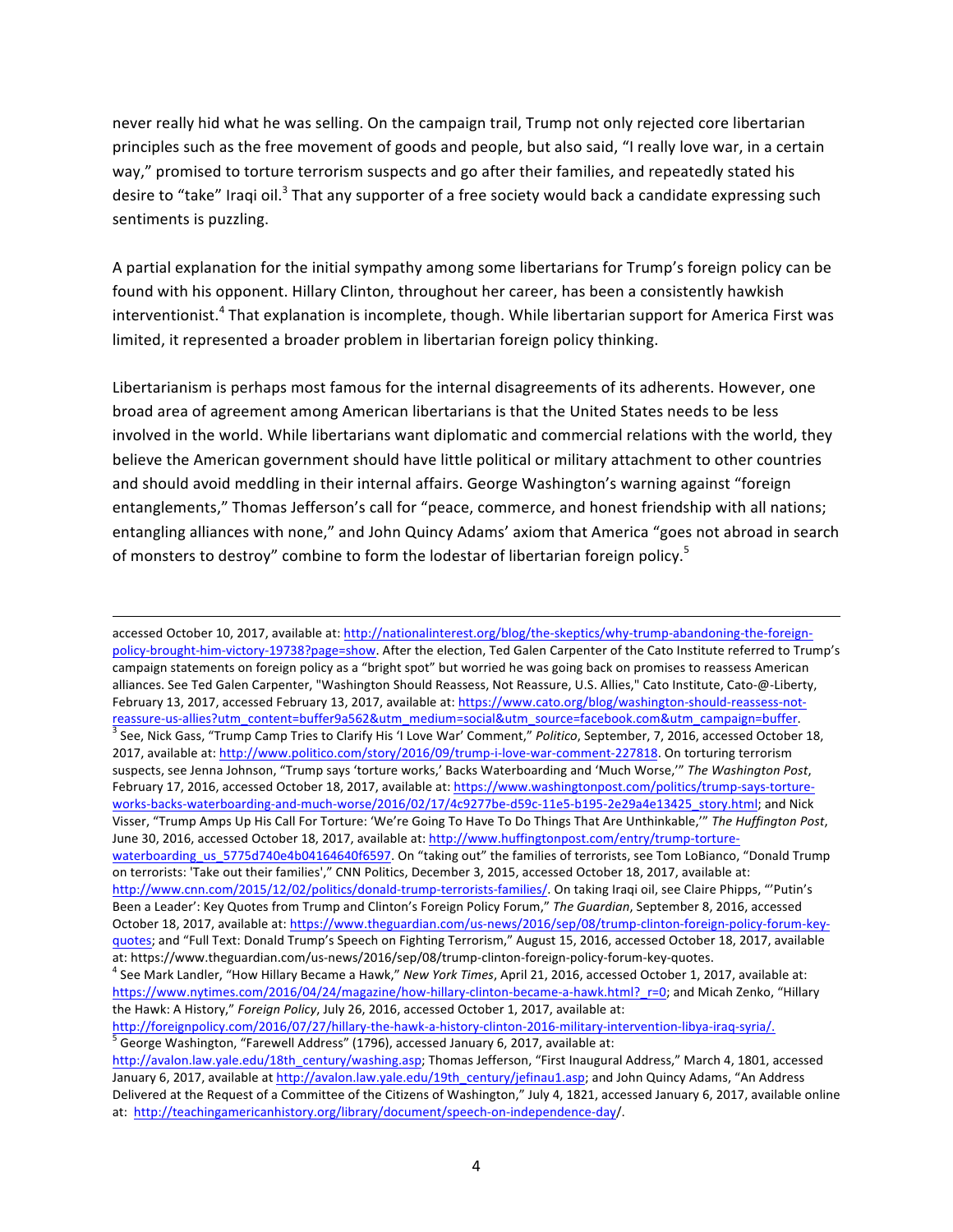As a matter of policy, libertarians generally believe the United States should undertake a political and military retrenchment.<sup>6</sup> Libertarians think that by pulling back from overseas commitments and forgoing intervention in the internal affairs of other countries, the United States would become involved in fewer wars.<sup>7</sup> War is inherently destructive to human life and property, and disruptive to peaceful exchange and cooperation. It infringes on the rights of individuals abroad. At home, war poses a threat to a free society. The size of the state increases during wartime, as does its propensity to act oppressively. Yet despite Trump's professed militarism, some libertarians saw the type of disengagement they had long sought in his America First platform.

Even if Trump had been the type of non-interventionist some mistakenly believed he was, retrenchment may not produce the free society at home that libertarians desire. Remaining aloof from international politics risks the return of a more competitive and war-prone international system. On close examination, the benefits of retrenchment do not outweigh the risks of a more conflict-ridden world. If peace is a prerequisite of a free society, then a free society is more likely if the United States remains engaged in the world.

This paper argues that a grand strategy of engagement serves libertarian foreign policy ends better than retrenchment.<sup>8</sup> At the same time, libertarians should continue pursuing reforms that inhibit American leaders' tendency to use military force recklessly. The paper proceeds in four parts. The first part discusses the relationship between international order and a free society before explaining how a grand strategy of engagement helps enable an international environment conducive to the latter. The second part discusses the strongest argument libertarian foreign policy analysts have made for retrenchment: a

 $6$  The discussion below focuses on work by scholars centered at the Cato Institute because they have provided the most intellectually coherent and rigorous case for retrenchment. However, while different terminology and justifications are employed, a broad swath of libertarian discourse on foreign policy focuses on the two primary elements of retrenchment: noninterventionism and non-entanglement. For example, former Republican Congressman Ron Paul has regularly claimed the United States needs to "give up its empire" and has specifically argued that exiting its alliance commitments is part of that. For a recent example, see Ron Paul, "A Green Light for American Empire," The Ron Paul Institute for Peace and Prosperity, March 14, 2015, accessed November 8, 2017, available at: http://www.ronpaulinstitute.org/archives/featured-

articles/2015/march/14/a-green-light-for-the-american-empire/. For Paul's thoughts on alliances, see Ron Paul, "Stay Out of Entangling Alliances: Ron Paul's Final Word," Ron Paul Liberty Report, August 26, 2017, accessed November 8, 2017, available at: http://www.ronpaullibertyreport.com/archives/stay-out-of-entangling-alliances-ron-pauls-final-word. For comments specific to U.S. participation in NATO, see Ron Paul, "NATO is Not a Friend of Peace," Ron Paul Liberty Report, July 5, 2017, accessed November 8, 2017, available at: http://www.ronpaullibertyreport.com/archives/ron-paul-nato-is-not-a-friend-ofpeace; and "Ron Paul's Libertarian Message Attracts Supporters," NPR's All Things Considered, July 25, 2017, accessed

November 8, 2017, available at: https://www.npr.org/templates/story/story.php?storyId=12224561.<br><sup>7</sup> For a concise overview of why libertarians oppose war, see Jason Kuznicki, "Three Arguments Against War," Libertarianism.org, December 22, 2014, accessed November 7, 2017, available at:

https://www.libertarianism.org/columns/three-arguments-against-war.<br><sup>8</sup> "Retrenchment" and "engagement" are generic labels used here for the sake of simplicity. The ongoing debate on American grand strategy features an increasing number of labels for potential grand strategies. One recent work cited fourteen different names for proposals for a new American grand strategy. Despite the binary presented here, the United States actually has a range of grand strategic options. Retrenchment and engagement are both nearer to the middle of this range, with pure isolationism and global hegemony at the extremes. For the proliferation of proposed labels for a new grand strategy, see Paul D. Miller, American Power & Liberal Order: A Conservative Internationalist Grand Strategy (Washington, D.C.: Georgetown University Press, 2016), xi. For the best discussion of the range of America's post-Cold War grand strategic options, see Barry R. Posen and Andrew L. Ross, "Competing Visions for U.S. Grand Strategy." *International Security* 21, no. 3 (Winter 1996-1997): 5-53.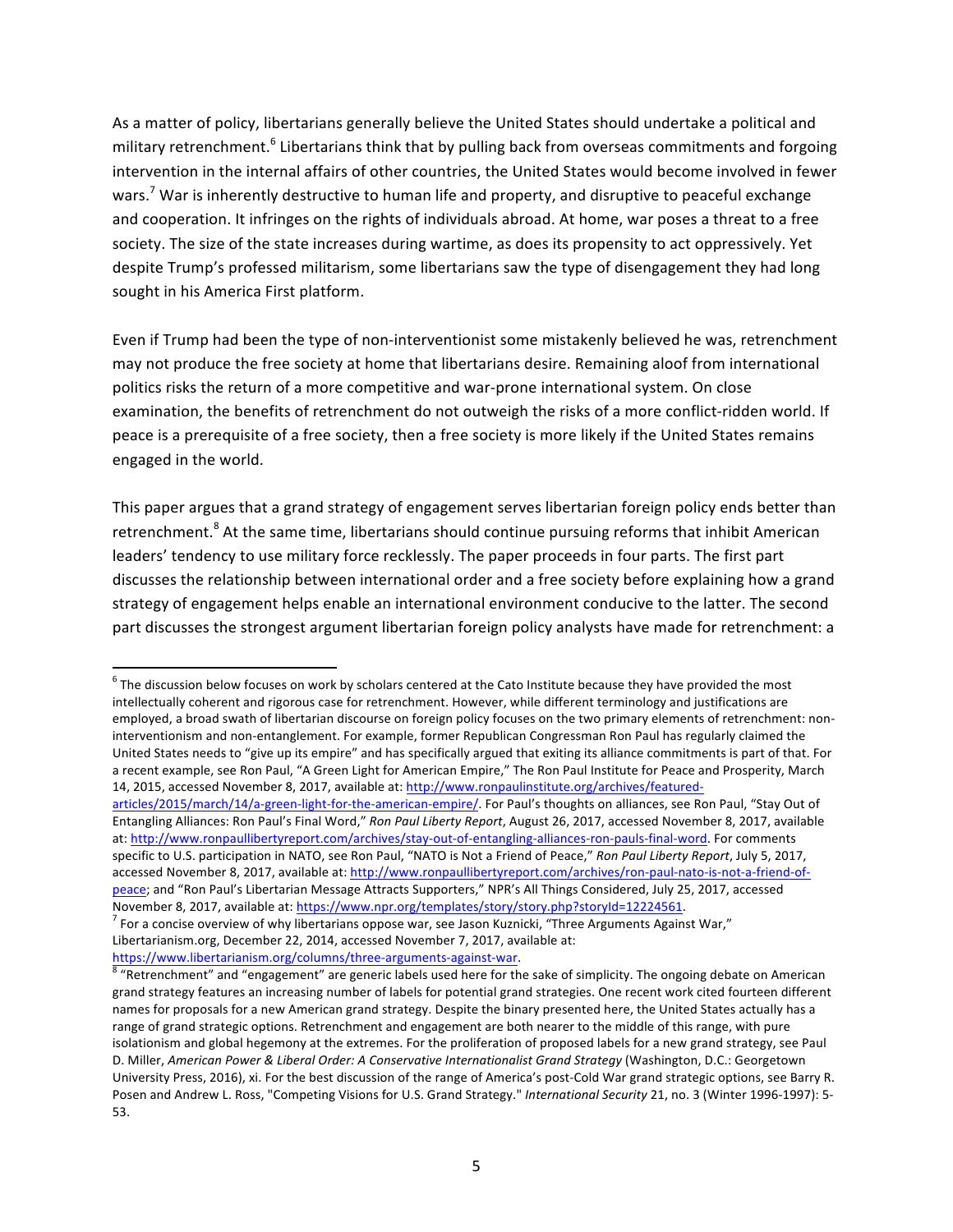grand strategy derived from realist international relations known as "restraint." The third part explains why the benefits of retrenchment are marginal while the risks are high by exploring alternative scenarios that could occur if the United States retrenches. The fourth part explores the policy implications of a grand strategy of engagement for libertarians.

### Engagement and a Free Society

Foreign policy presents a dilemma for libertarians. In modern history, the state has been the primary actor in international politics. Libertarians are suspicious of an overweening state because it poses a threat to a free society. Libertarians therefore adopt an *a priori* non-interventionist position according to which the use of military force should be prohibited except in cases of national self-defense. This section explains why this focus on narrow self-defense is misguided. First, it explores the relationship between the international order and a state's political order. Second, it discusses the concept of grand strategy and how a grand strategy of engagement through a system of alliances facilitates an international order conducive to a free society.

### *International Politics and a Free Society*

If the United States adopted a narrow focus on its self-defense, it likely would remain physically secure. Given its geographic isolation, America is largely immune to major military threats. Therefore, if the United States focuses narrowly on its own security, it will have few reasons to go to war. Retrenchment might therefore allow the United States to remain aloof from international politics and forgo alliances, obviating the need to maintain a large military and thereby avoiding the taxation, bureaucracy, and state growth that accompany large military establishments. However, a libertarian foreign policy narrowly focused on territorial defense is misguided for at least two reasons. First, "security" is an ambiguous, and often subjective, basis for determining America's national interest. Second, a narrow focus on physical security ignores the way an increasingly competitive international system might affect the internal character of the American state.

The physical security of a state is obviously necessary, but it is an insufficient basis for identifying the national interest because security is an inherently ambiguous concept. References to national security, as political scientist Arnold Wolfers argued in 1952, are rhetorically powerful but have little intrinsic meaning.<sup>9</sup> The invocation of national security is just as symbolic when it's used to sell retrenchment as it is when inflating threats for the purpose of hawkish policies.

A state defines its security based on its interests, and its interests are a product of its values. Historian Melvyn Leffler, in the course of developing an explanatory framework for studying the history of

<sup>&</sup>lt;sup>9</sup> Arnold Wolfers, "'National Security' as an Ambiguous Symbol," *Political Science Quarterly* 67, no. 4 (1952): 481-502. On this point, see also Barry Buzan and Lene Hansen, The Evolution of International Security Studies (New York: Cambridge University Press, 2009), 11.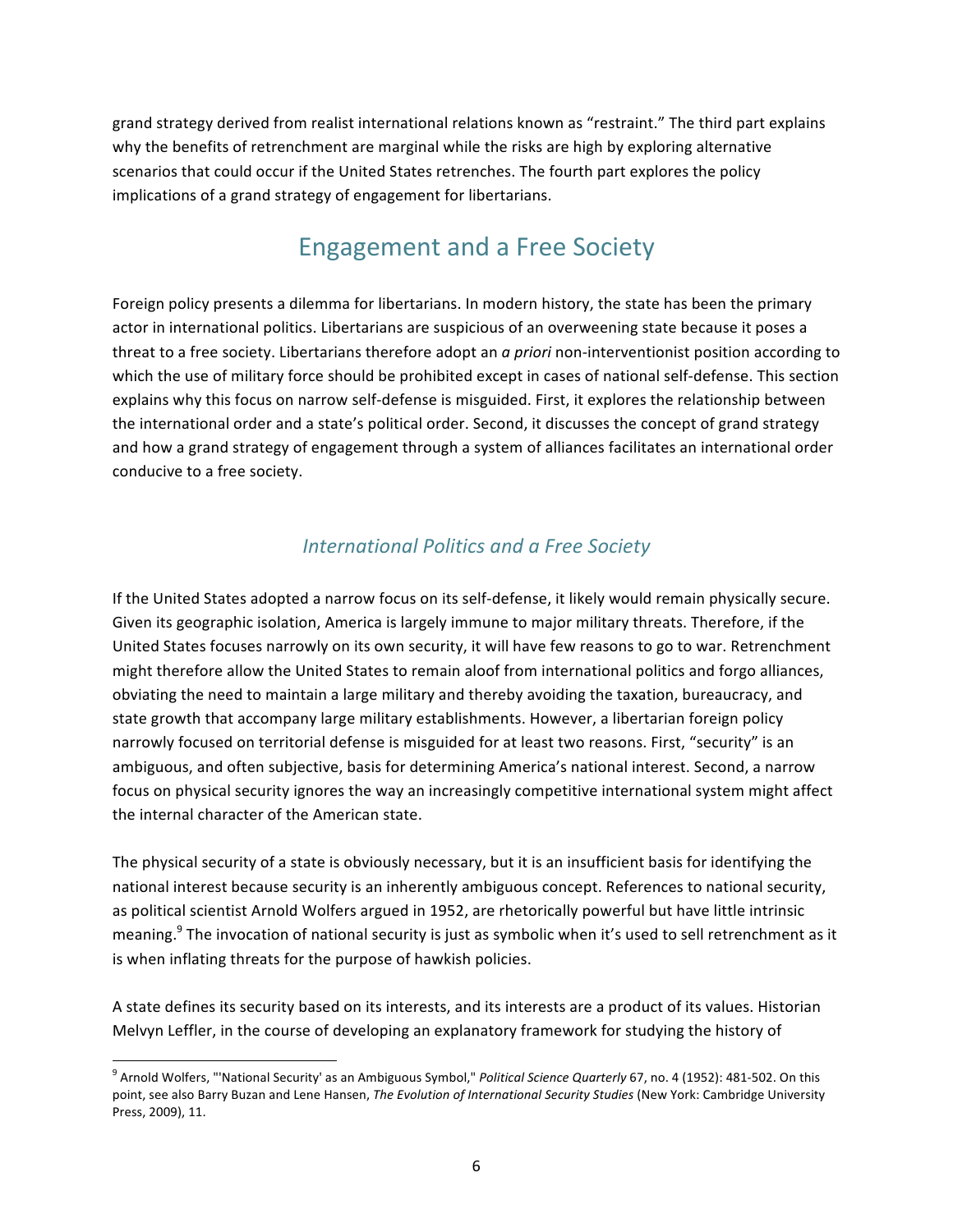American foreign relations, has argued that America's national interest must be viewed through its "core values." Instead of focusing on narrow self-defense, Leffler argues, "Core values usually *fuse* material self-interest with more fundamental goals like the defense of a state's organizing ideology, such as liberal capitalism, the protection of its political institutions, and the safeguarding of its physical base or territorial integrity."<sup>10</sup> Leffler later warned that throughout American history, imbalances between ideology and a rational understanding of America's national interest have led to foreign policy disasters. Too much of the latter leads to heightened threat perceptions, which have in turn resulted in the misuse of American power abroad.<sup>11</sup> However, he rightly notes that narrow physical security, the internal political character, and ideological concerns are inextricably tied together when considering America's interests.

If America's values include, for libertarians, the maintenance of a free society, then it is important to consider how the external environment of a state affects its internal character. International pressures help shape the internal character of states.<sup>12</sup> The two are, in fact, intertwined. International order and domestic political order both serve the purpose of providing security against organized violence.<sup>13</sup> How that order is achieved on both the international and domestic levels has important implications for both the likelihood of war and the internal character of a state.

Liberal polities in particular have been interested in the connection between international order and domestic political order. Political scientist Daniel Deudney argues that liberal states attempt to shape their international environment to mitigate anarchy at the international level. To do so, liberal states practice what Deudney refers to as "security co-binding." Security co-binding is an effort to lock states into mutually constraining institutions to mitigate the threat they pose to one another in an anarchic international system. $^{14}$ 

In the absence of these institutions, states are likely to balance against the potential threats they pose to one another by building up their military capabilities. The result of these military buildups would be rampant security dilemmas. Security dilemmas occur when defensive measures in one state create a sense of insecurity in another, producing a response that reduces the security of the first state, leading to further defensive measures, and so on.<sup>15</sup> Security dilemmas tend to produce arms races and

<sup>&</sup>lt;sup>10</sup> Melvyn P. Leffler, "National Security," in *Explaining the History of American Foreign Relations*, edited by Michael J. Hogan and Thomas G. Paterson (New York: Cambridge University Press, 2004), 126.<br><sup>11</sup> Melvyn P. Leffler, "9/11 and American Foreign Policy," Diplomatic History 29, no. 3 (2005): 395-413.

<sup>&</sup>lt;sup>12</sup> For a seminal work, see Peter Gourevitch, "The Second Image Reversed: The International Sources of Domestic Politics,"<br>International Organization 32, no. 4 (1978): 881-912.

<sup>&</sup>lt;sup>13</sup> For an in-depth discussion of the relationship of domestic and international orders as a means to combat organized violence, see R. Harrison Wagner, *War and the State: The Theory of International Politics*. (Ann Arbor: University of Michigan Press, 2007).

<sup>&</sup>lt;sup>14</sup> Daniel Deudney and G. John Ikenberry, "The Nature and Sources of Liberal International Order." *Review of International*<br>Studies 25, no. 2 (1999): 182.

<sup>&</sup>lt;sup>15</sup> John Herz first coined the term "security dilemma." See John H. Herz, "Idealist Internationalism and the Security Dilemma," *World Politics* 2, no. 2 (1950): 157-80. Cited in William C. Wohlforth, "Realism," in The Oxford Handbook of International *Relations*, edited by Christian Reus-Smit and Duncan Snidal, 131-149 (New York: Oxford University Press, 2008) 142.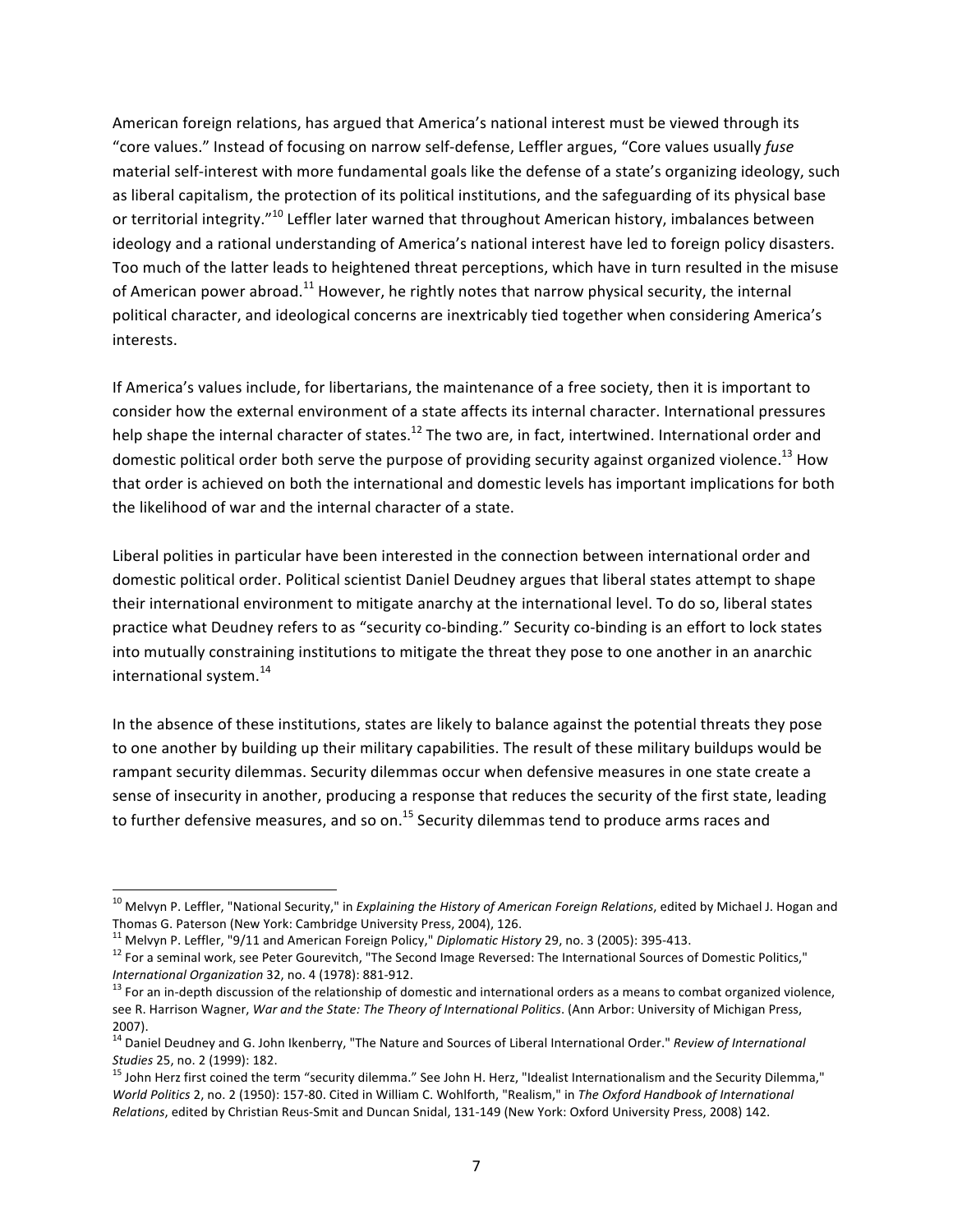occasionally spiral into war.<sup>16</sup> In modern Europe, wars that resulted from these security dilemmas led to recurring cycles of state building. $^{17}$ 

While libertarians are fond of quoting George Washington's Farewell Address for warning against foreign entanglements, his endorsement of a system of co-binding among the newly independent American states is less well recognized. Arguing in favor of the union created by the Constitution, Washington highlighted how it helped avoid the inter-state competition that would lead to centralized, militarized states inimical to republican freedom:

While, then, every part of our country thus feels an immediate and particular interest in union, all parts combined cannot fail to find in the united mass of means and efforts greater strength, greater resource, proportionably greater security from external danger, a less frequent interruption of their peace by foreign nations; and, what is of inestimable value, they must derive from union an exemption from those broils and war between themselves, which so frequently afflict neighboring countries not tied together by the same governments, which their own rival ships alone would be sufficient to produce, but which opposite foreign alliances, attachments, and intrigues, would stimulate and embitter. Hence, likewise, they will avoid the necessity of those overgrown military establishments which, under any form of government, are inauspicious to liberty, and which are to be regarded as particularly hostile to republican liberty. In this sense it is that your union ought to be considered as a main prop of your liberty, and that the love of the one ought to endear to you the preservation of the other.<sup>18</sup>

In the absence of union under the Constitution, political and economic competition between the states might have led to military competition destructive to a free society. Just as non-entanglement was instrumental to avoiding involvement in the balance of power politics of Europe, political union was instrumental to avoiding their recreation in North America.<sup>19</sup>

American political and military engagement with the world's major powers through multilateral institutions fulfills a similar function today. Extending security guarantees to states such as Germany, France, the United Kingdom, South Korea, and Japan co-binds their security.<sup>20</sup> In the process it mitigates the anarchic nature of international politics, facilitating peaceful cooperation and reducing the chances they will go to war with one another. By reducing the chances of major war, American alliances help mitigate hierarchy at home and the threat it poses to a free society.

<sup>&</sup>lt;sup>16</sup> Robert Jervis, "Cooperation under the Security Dilemma," World Politics 30, no. 2 (January 1978): 167-214.<br><sup>17</sup> See Charles Tilly, *Coercion, Capital, and European States, AD 990-1992* (Cambridge, MA: Blackwell, 1992

http://avalon.law.yale.edu/18th\_century/washing.asp.<br><sup>19</sup> The author thanks Edward Rhodes for this insight.<br><sup>20</sup> Deudney and Ikenberry, "The Nature and Sources of the Liberal International Order," 182-184.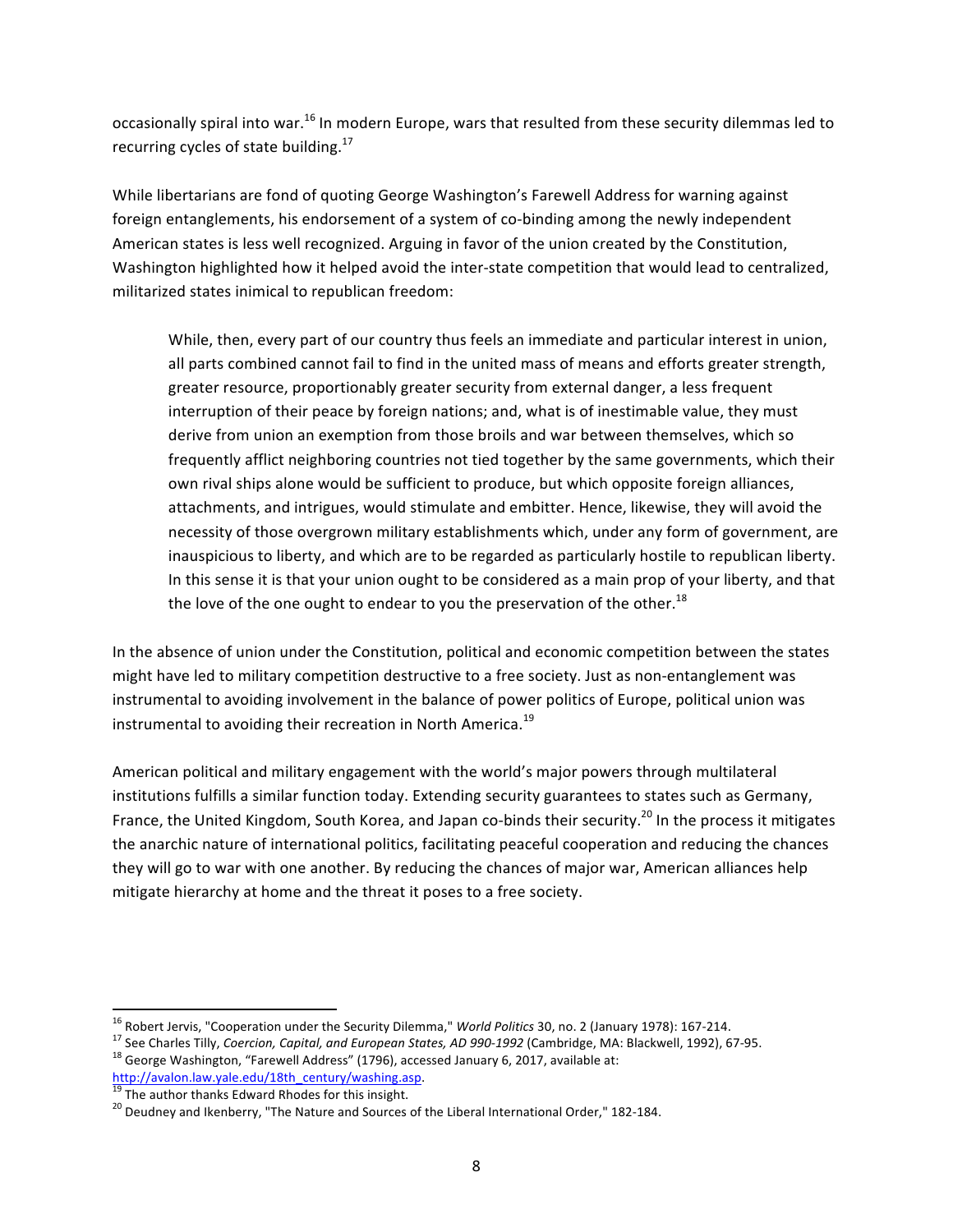#### *American Engagement and Liberal International Order*

Examining U.S. foreign policy as a whole is too complex for a single paper, so the focus here is on an aspect of foreign policy known as grand strategy. Foreign policy and grand strategy are related concepts, but the distinction between the two is important. This section begins by attempting to define grand strategy and explaining why it matters for libertarian foreign policy. It then explains how a grand strategy of engagement facilitates the type of international order conducive to a free society.

Grand strategy is a difficult concept to define. Scholars who write about the subject often define it in ways that are convenient to their own purposes.<sup>21</sup> Broadly speaking though, a state's foreign policy indicates its goals in international affairs. However, its grand strategy is best understood as a conceptual framework for linking various instruments of national power in pursuit of those goals.<sup>22</sup> A state's grand strategy can help shape its external environment and has important implications for its domestic character.<sup>23</sup>

Of the instruments of national power available for the pursuit of foreign policy goals, military power is of particular importance. As political scientist Barry Posen has explained, in international politics, military threats are the most dangerous and the military means to protect against them are the most costly.<sup>24</sup> Emphasizing military power in this analysis is also important for reasons specific to libertarians. The financial burden of a state's military is borne by individual citizens from whom taxes are extracted. Throughout history, militaries have also been used as tools of repression. While history demonstrates that military power can be instrumental to a free society by deterring conflicts or emancipating oppressed populations, it is a blunt instrument.<sup>25</sup> Its misuse leads to destruction and inevitably to the loss of innocent lives.

How military power is used and for what purpose therefore matters immensely for the type of grand strategy libertarians should support. In a grand strategy that can be described broadly as "engagement," the primary purpose of American military power is to co-bind the security of friendly powers in key regions of the world through a system of military alliances. These alliances with many of the world's

<sup>&</sup>lt;sup>21</sup> For an intellectual history of grand strategy that highlights this point, see Lukas Milevski, The Evolution of Modern Grand<br>Strategic Thought (Oxford, United Kingdom: Oxford University Press, 2016).

<sup>&</sup>lt;sup>22</sup> For example, Historian Hal Brands defines grand strategy as the "intellectual architecture that lends structure to foreign policy; it is the logic that helps states navigate a complex and dangerous world." See Hal Brands, *What Good Is Grand Strategy?*: Power and Purpose in American Statecraft from Harry S. Truman to George W. Bush (Ithaca: Cornell University Press, 2014), 1. Similarly, political scientist Colin Dueck states, "Grand strategy involves the prioritization of foreign policy goals, the identification of existing and potential resources, and the selection of a plan or road map that uses those resources to meet those goals." See Colin Dueck, *Reluctant Crusaders: Power, Culture, and Change in American Grand Strategy* (Princeton, N.J.: Princeton University Press, 2006), 1.

<sup>&</sup>lt;sup>23</sup> See Robert J. Art, *A Grand Strategy for America* (Ithaca, N.Y.: Cornell University Press, 2003), 233; and Robert J. Art, "The United States, the Balance of Power, and World War II: Was Spykman Right?" Security Studies 14, no. 3 (July-September 2005): 365-406.<br><sup>24</sup> Barry Posen, *Restraint: A New Foundation for U.S. Grand Strategy* (Ithaca, New York: Cornell University Press, 2014), 1.<br><sup>25</sup> Christopher Preble, "Libertarians and Foreign Policy: The Individual, the State,

<sup>(2016): 173-174.</sup>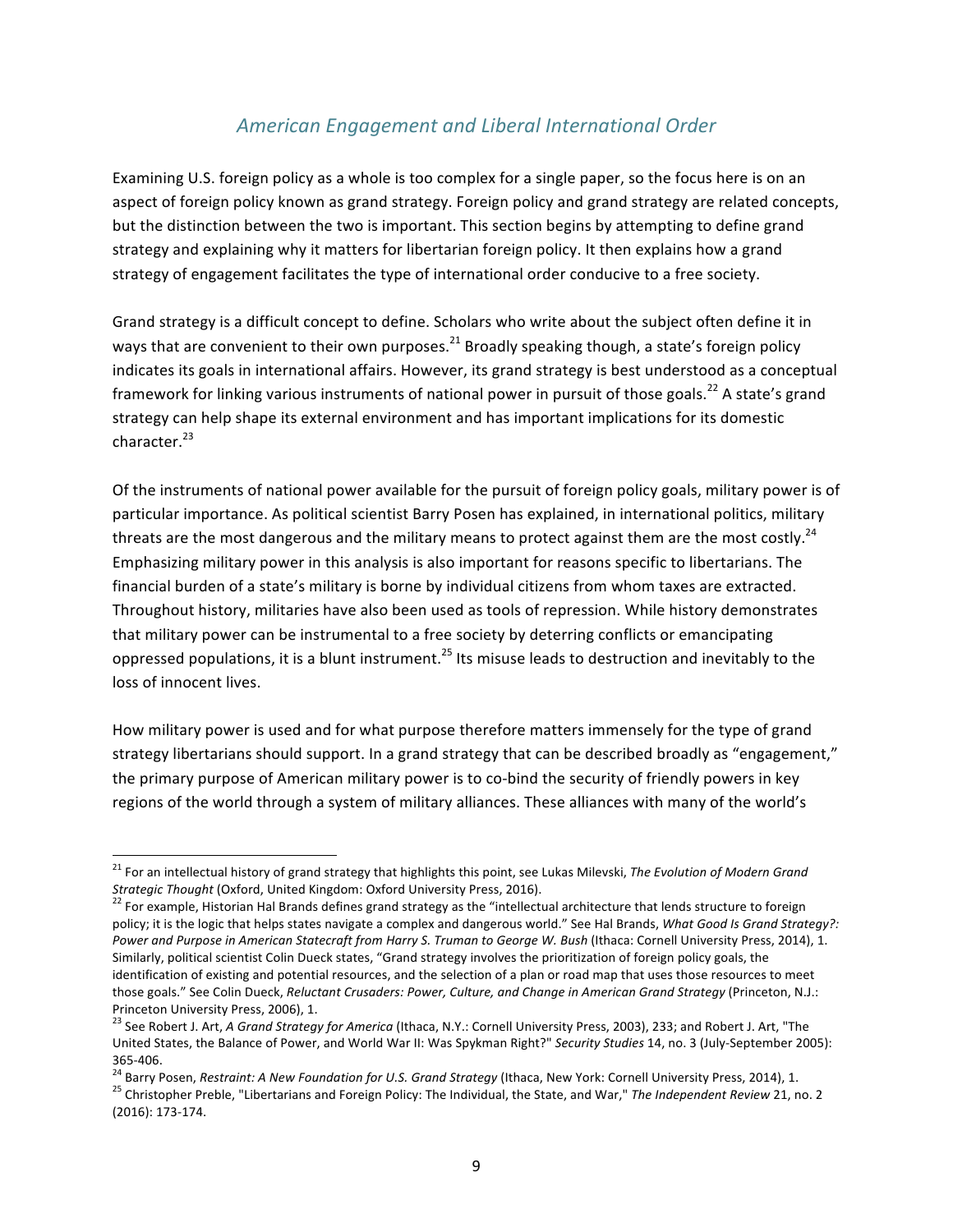major powers have been a core feature of America's grand strategy since the end of World War II.<sup>26</sup> By forming such alliances, the United States has helped underpin a liberal international order. This order consists of a web of legal, political, economic, and security institutions that facilitate cooperation among states, develop patterns of expected outcomes, and generally speaking, provide the rules that govern the international system.<sup>27</sup> These institutions help reduce competitive pressures in international politics, facilitating a more peaceful and stable international order in the process, and thus an international environment more conducive to a free society.

Political scientists Stephen Brooks and William Wohlforth identify three interrelated functions that U.S. military power serves in underpinning this order and providing benefits from a libertarian perspective.<sup>28</sup> First, U.S. military power helps deter threats against the United States and its allies. Second, it reassures allies so they do not arm themselves, either conventionally or with nuclear weapons. Third, it provides incentives for cooperation by reducing competitive pressures among many of the world's major powers.

The first function of U.S. military power in a grand strategy of engagement is to deter aggression against itself and its allies.<sup>29</sup> The key to this deterrent effect is the local balance of military forces.<sup>30</sup> Forwarddeployed troops enhance deterrence because they are difficult to remove in a crisis and they raise the expected costs of invasion by credibly threatening serious physical damage to aggressors, even when they're incapable of defeating the invading forces.<sup>31</sup> The latent military power of the United States—the potential to convert its economic strength into military force—is a far less potent deterrent. It cannot be immediately brought to bear, and it is extremely difficult and costly—militarily, economically, and politically—to reverse territorial conquest by an aggressive power. Superior economic strength that may or may not be converted into military force therefore does not pose a credible threat to would-be aggressors.<sup>32</sup>

Deterrence facilitates a second function of U.S. military power in a grand strategy of engagement. American security guarantees create a sense of assured protection for U.S. allies that alleviate the need

<sup>&</sup>lt;sup>26</sup> On America's postwar grand strategy, see John Lewis Gaddis, Strategies of Containment: A Critical Appraisal of American *National Security Policy During the Cold War (New York: Oxford University Press, 2005); Melvyn P. Leffler, A Preponderance of* Power: National Security, the Truman Administration, and the Cold War (Stanford, Calif.: Stanford University Press, 1992); and G. John Ikenberry, *Liberal Leviathan: The Origins, Crisis, and Transformation of the American World Order* (Princeton, N.J.: Princeton University Press, 2011).

<sup>&</sup>lt;sup>27</sup> For an overview, see Hans Kundnani, "What Is the Liberal International Order?" Policy Brief no. 17 (Washington, DC: German Marshall Fund of the United States, 2017), available at http://www.gmfus.org/publications/what-liberal-international-order; and Hal Brands, "American Grand Strategy and the Liberal Order: Continuity, Change, and Options for the Future" (Santa Monica, CA: RAND Corporation, 2016): 2-4, available at: https://www.rand.org/pubs/perspectives/PE209.html.<br><sup>28</sup> Brooks and Wohlforth actually refer to this strategy as "deep engagement." See Stephen G. Brooks and William C

*America Abroad: The United States' Global Role in the 21st Century* (New York, NY: Oxford University Press, 2016), 1. Critics of deep engagement often conflate with strategies known as "primacy" and "liberal hegemony." However, these strategies are actually synonymous with a separate grand strategy the authors refer to as "deep engagement plus." See Brooks and

Wohlforth, *America Abroad*, 82.<br><sup>29</sup> Brooks and Wohlforth, *America Abroad,* 104-105<br><sup>30</sup> Ibid., 104.<br><sup>31</sup> Michael Allen Hunzeker and Alexander Lanoszka, "Landpower and American Credibility," *Parameters* 45, no. 4 (Winte

<sup>&</sup>lt;sup>32</sup> Brooks and Wohlforth, *America Abroad*, 105.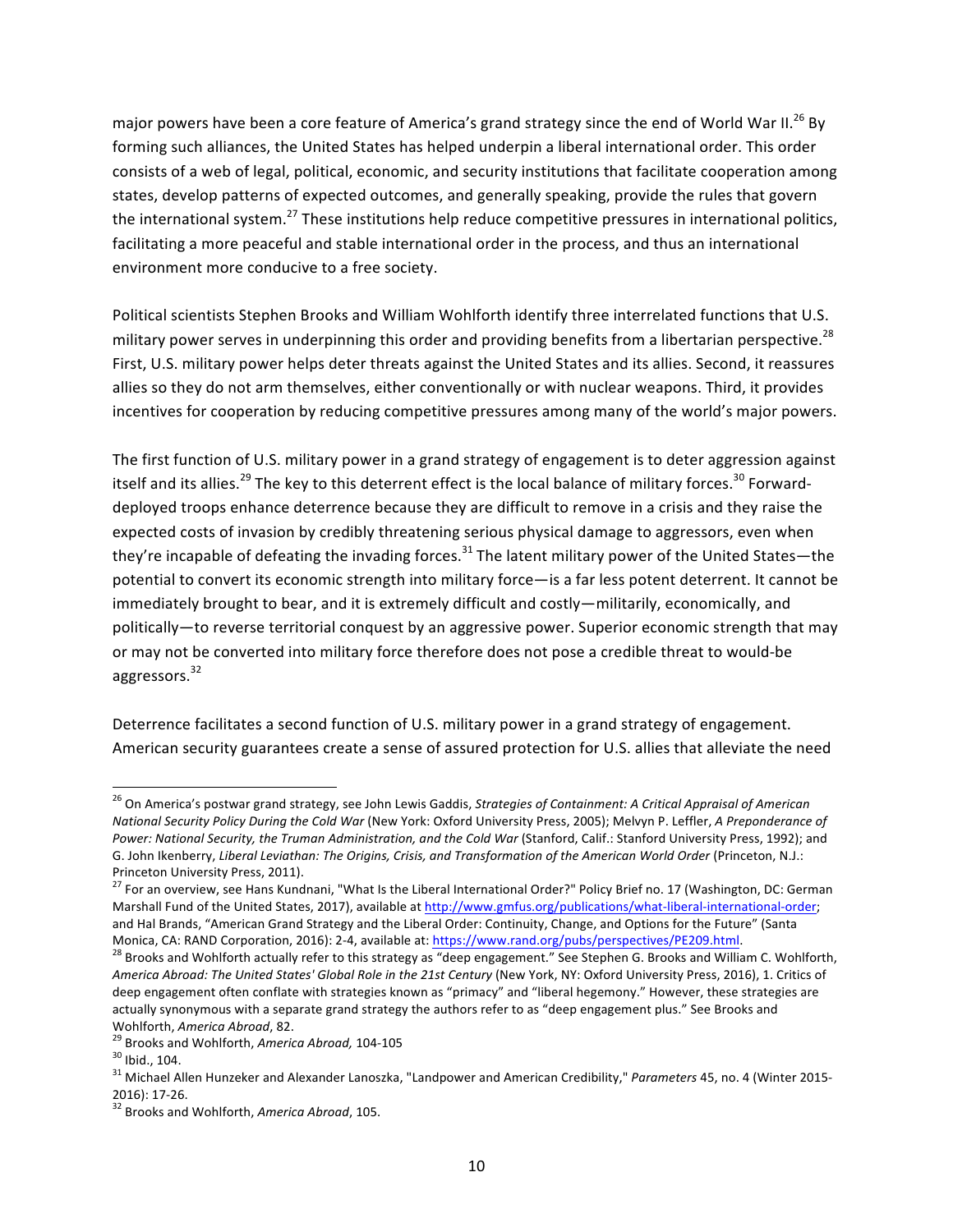for them to balance against one another.<sup>33</sup> By mitigating the need for regional states to provide for their own security, these alliances help prevent security dilemmas. These security dilemmas can lead to destabilizing conventional arms races and provide incentives for the further spread of nuclear weapons. They can also spiral into wars.<sup>34</sup> States occupying contiguous territory are especially likely to be suspicious of nearby states arming themselves due to uncertainty over the real purpose of a defensive military buildup. As Brooks and Wohlforth explain, the United States is therefore well positioned to export security to its allies in Eurasia because its distant geography makes it more difficult to project power and therefore less likely to pursue territorial conquests of its own.<sup>35</sup>

The dynamics of deterrence and assurance also serve a third purpose by creating incentives for U.S. allies to engage in multilateral cooperation. Brooks and Wohlforth present a probabilistic argument about the way engagement by a powerful state like the United States increases the likelihood that states will cooperate with one another.<sup>36</sup> Drawing on political scientist Robert Gilpin's insight that states tend to shift to non-security priorities when prospects for war are low, they argue that cooperative outcomes are more likely when a security guarantor is present to reduce the likelihood of security dilemmas.<sup>37</sup> The provision of security guarantees by the United States, in effect, creates a virtuous circle. States, with their security assured, are more likely to pursue multilateral cooperation on a range of military and nonmilitary issues.<sup>38</sup> While American military power alone is insufficient to produce these cooperative outcomes, the United States can help increase the chances of cooperation through its role as security guarantor.<sup>39</sup>

Two important caveats to this argument must be acknowledged though. First, not all allies are created equal. The United States has partnered with more than its fair share of unsavory and authoritarian regimes throughout the past seven decades.<sup>40</sup> While sometimes circumstances—such as the Cold War necessitated these arrangements, these partnerships often sully America's image abroad and undermine its leadership of a liberal international order.

Second, the increased number of security guarantees the United States has extended since the end of the Cold War could be counterproductive in two ways. For one, extending even defensive military

<sup>&</sup>lt;sup>33</sup> See Charles L. Glaser and Andrew H. Kydd in "Correspondence: Can Great Powers Discern Intentions?" *International Security,*<br>vol. 40 no. 3 (2015): 197-198.

<sup>&</sup>lt;sup>34</sup> Assurance addresses the "security model" of nuclear proliferation. There are also domestic political and normative reasons why states do or do not pursue nuclear weapons. See Scott D. Sagan, "Why Do States Build Nuclear Weapons?: Three Models in<br>Search of a Bomb." International Security 21, no. 3 (1996-1997): 54-86.

<sup>&</sup>lt;sup>35</sup> Brooks and Wohlforth, *America Abroad*, 99. The authors derive this insight from John Mearsheimer's argument about the<br>"stopping power of water." See John J. Mearsheimer, *The Tragedy of Great Power Politics*, (New Yo

<sup>&</sup>lt;sup>36</sup> See Brooks and Wohlforth, America Abroad, 156-161. For a rebuttal to the deterministic version of this argument, see

Christopher J. Fettweis, "Unipolarity, Hegemony, and the New Peace," Security Studies 26, no. 3 (2017): 423-51.<br><sup>37</sup> From Robert Gilpin, *War and Change in World Politics* (Cambridge: Cambridge University Press, 1983). Cit

<sup>&</sup>lt;sup>38</sup> Marina E. Henke, "The Politics of Diplomacy: How the United States Builds Multilateral Military Coalitions," *International* Studies Quarterly 61, no. 2 (2017): 410-24.

<sup>&</sup>lt;sup>39</sup> Daniel W. Drezner, "Military Primacy Doesn't Pay (Nearly as Much as You Think)." *International Security* 38, no. 1 (2013): 70-

<sup>74.</sup> Drezner cites alliances and protection of shipping lanes as the key public goods the U.S. provides as security guarantor.<br><sup>40</sup> See Ted Galen Carpenter and Malou Innocent, Perilous Partners: The Benefits and Pitfalls of Authoritarian Regimes (Washington, D.C.: Cato Institute, 2015).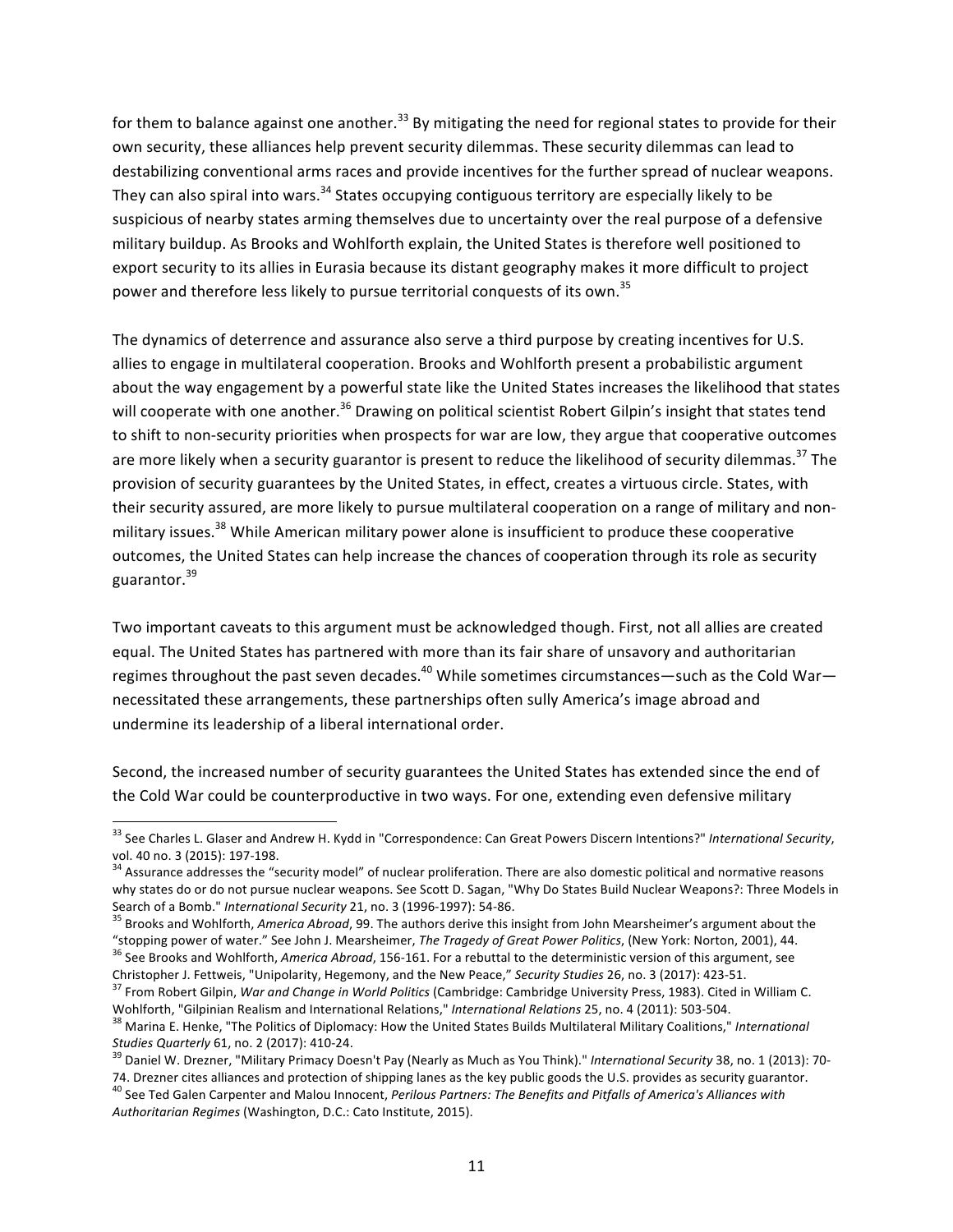alliances could exacerbate security dilemmas with those who are not party to them. For example, a number of analysts have suggested that the post-Cold War expansion of NATO into former Warsaw Pact countries and Soviet Republics exacerbated Russian insecurity and helps explain its aggression against Georgia in 2008 and Ukraine more recently.<sup>41</sup> And two, the United States can undermine its role in underpinning a liberal international by overextending itself and diminishing both its military and economic power. $42$ 

In light of these caveats, it is worth considering reforms to America's current alliance system. Partnerships with authoritarian regimes can and should be reconsidered. Moreover, the extension of further security guarantees—particularly in Russia's periphery—should be halted.<sup>43</sup> While America's alliances proved beneficial in many ways, they should not be viewed as an unalloyed good. The likelihood that there are diminishing returns to extending security guarantees in perpetuity is worth exploring further.

Taken as a whole though, a grand strategy of American engagement has had a positive effect on the international system. The post-World War II order the United States helped build—and which its provision of security guarantees helps underpin—has reduced security competition among many of the world's leading powers. The reduction in security competition has increased incentives for positive-sum economic and political cooperation among former rivals. Reduced competition and increased cooperation have helped facilitate an international order that is less prone to war and thus more conducive to a free society.

# Realism, Retrenchment, and Libertarian Foreign Policy

Despite the benefits discussed above, libertarian assessments of U.S. foreign policy are generally negative. Even widely divergent groups of libertarians agree that American engagement in international politics is too costly, leads to the loss of innocent life abroad, and enables an oppressive state at home. Libertarians, for the most part, want the United States to exit its alliances and bring its forward deployed military forces home. Broadly speaking, they want the United States to undertake a political-military retrenchment. This section explores the strongest argument libertarian foreign policy scholars have provided to justify retrenchment: a grand strategy known as "restraint."

<sup>&</sup>lt;sup>41</sup> See John Mearsheimer, "Why the Ukraine Crisis Is the West's Fault: The Liberal Delusions That Provoked Putin," *Foreign Affairs* 93, no. 5 (2014): 77-89; and Joshua Shifrinson, "Deal or No Deal? The End of the Cold War and the U.S. Offer to Limit NATO Expansion," *International Security* 40, no. 4 (2016): 7-44.

<sup>&</sup>lt;sup>42</sup> Drezner, "Military Primacy Doesn't Pay," 70-72.<br><sup>43</sup> For a brief discussion of the problem of continued expansion into Russia's periphery, see Ben Denison and Matthew Fay, "Much Ado About Montenegro," War on the Rocks, April 27, 2017, accessed October 19, 2017, available at: https://warontherocks.com/2017/04/much-ado-about-montenegro/.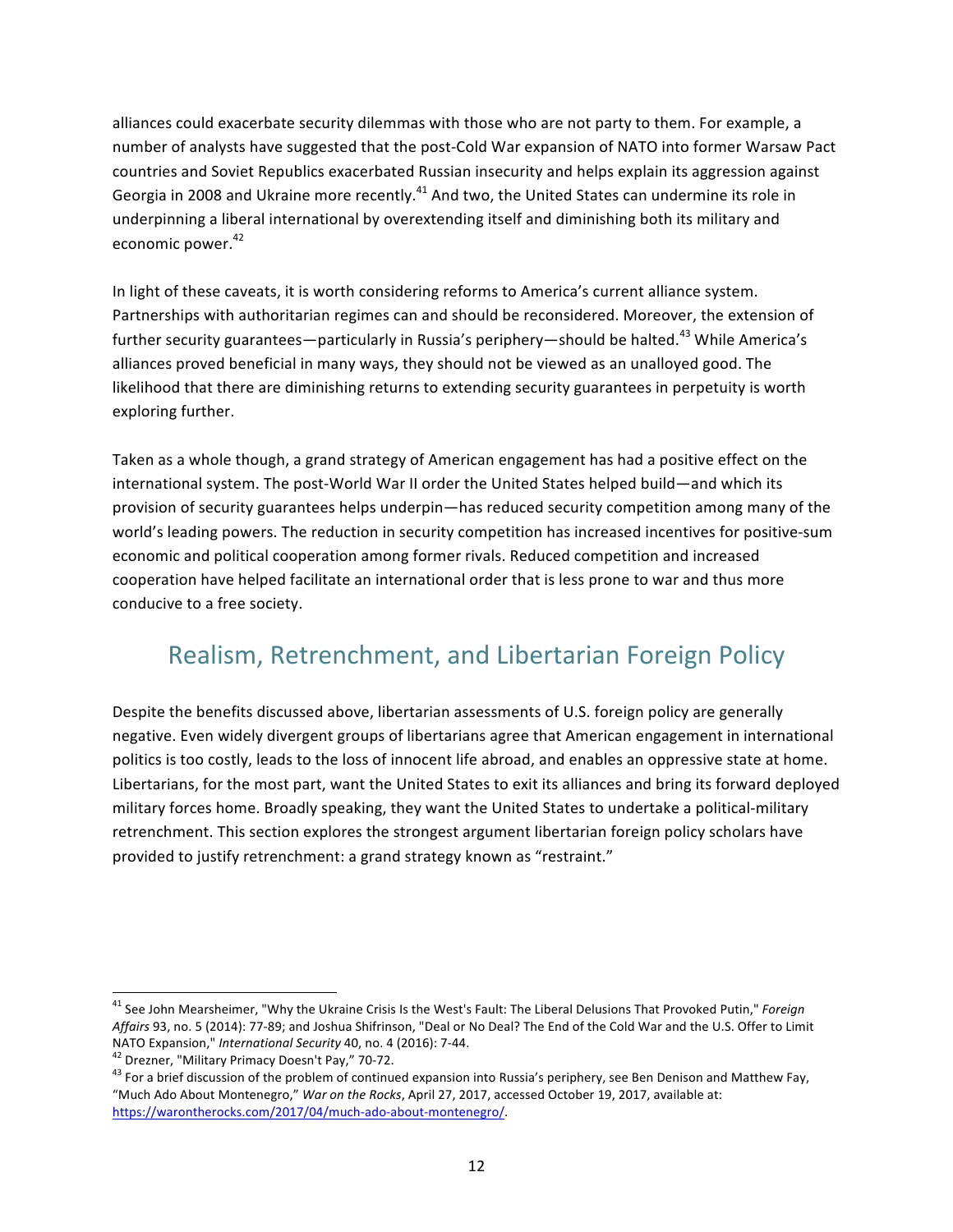#### *Realism and American Grand Strategy*

Restraint is a grand strategy derived from realist international relations theory. The foreign policy goal at the heart of this strategy is the physical security of the United States and its power position in the international system. Barry Posen, a leading realist scholar and the foremost proponent of restraint, has laid out in intricate detail the strategy's logic and meticulously describes the type of military force structure necessary to pursue it.<sup>44</sup> In explaining the purpose of this enterprise, Posen wrote, "The explicit purpose of this book is to develop a grand strategy based on a strictly construed assessment of U.S. security interests, or what once might have been termed 'vital interests.' These interests are the minimization of threats to U.S. sovereignty, safety, territorial integrity, and the power position necessary to ensure against those threats."<sup>45</sup>

Realism, as a school of thought in the study of international relations, focuses on power politics between states.<sup>46</sup> Realism assumes the international system is a Hobbesian state of nature.<sup>47</sup> It assumes people form themselves into political groups. States are the most important political group in international politics.<sup>48</sup> Nationalism serves as a form of in-group cohesion within the state, and states act in their own self-interest.<sup>49</sup> Security is a state's highest priority because no one actor has a monopoly on the legitimate use of force in international politics. The distribution of military capabilities among the actors in the anarchic system determines its structure and the relative security of each state.<sup>50</sup> To achieve security, states will attempt to counteract or "balance" against threats by either building up their own military capabilities ("internal balancing") or making alliances with other states to combine their military capabilities ("external balancing"). $51$ 

Some theories within the realist school of thought do take into account domestic factors, but realism is by and large indifferent to the internal characteristics states.<sup>52</sup> States are undifferentiated units for realists, each pursuing its self-interest. Generally speaking, realism considers states "security seekers," with the state's national interest defined by the pursuit of state power for the purpose of security.<sup>53</sup> Posen's definition of grand strategy, which is widely cited by proponents of grand strategic restraint, is

<sup>&</sup>lt;sup>44</sup> Posen, *Restraint*. A number of other scholars have made this argument as well, though. For examples, see Eugene Gholz, Daryl G. Press, and Harvey Sapolsky, "Come Home, America: The Strategy of Restraint in the Face of Temptation," International Security 21, no. 4 (Spring 1997): 5-48; Christopher A. Preble, *The Power Problem: How American Military Dominance Makes Us* Less Safe, Less Prosperous, and Less Free (Ithaca: Cornell University Press, 2009); and Harvey M. Sapolsky, Benjamin H.<br>Friedman, Eugene Gholz, and Daryl G. Press, "Restraining Order: For Strategic Modesty," World Affairs <sup>45</sup> Barry R. Posen, "Author's Response" in H-Diplo International Security Studies Forum Roundtable 8-16 on Restraint: A New *Foundation for U.S. Grand Strategy, July 11, 2016, accessed October 17, 2016, available at https://issforum.org/roundtables/8-*

<sup>&</sup>lt;sup>16</sup> For an overview, see Wohlforth, "Realism," 131-149.<br><sup>46</sup> For an overview, see Wohlforth, "Realism," 131-149.<br><sup>47</sup> See Thomas Hobbes, *Leviathan*, edited by Richard Tuck (New York: Cambridge University Press, 1996), xx

<sup>&</sup>lt;sup>53</sup> Marc Trachtenberg, "The Question of Realism: A Historian's View," Security Studies 13, no. 1 (Fall 2003): 156-161.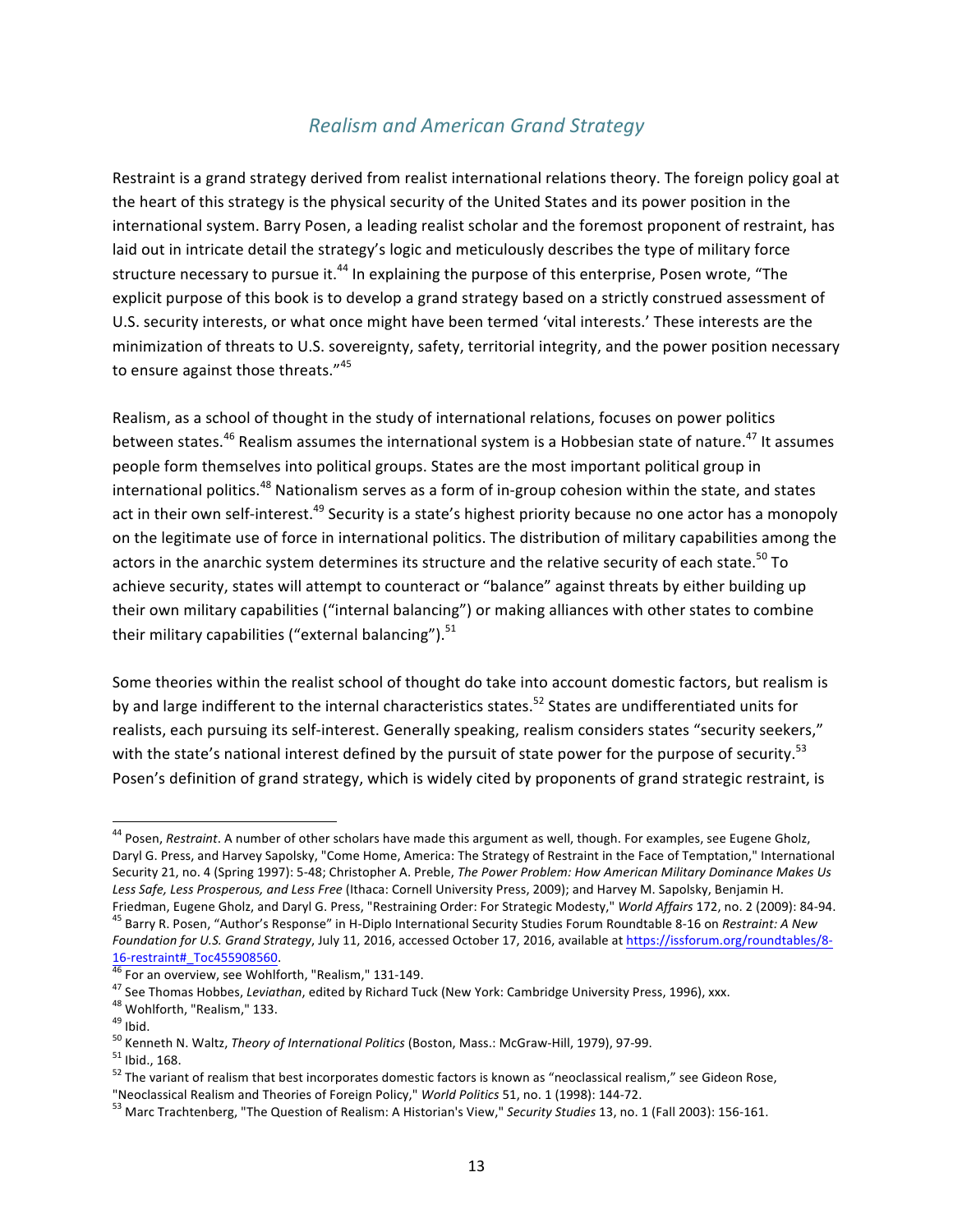emblematic of this assumption.<sup>54</sup> "A grand strategy," he argues, "is a nation-state's theory about how to produce security for itself."<sup>55</sup>

Given America's relative security, realism suggests that to "produce security for itself," the United States is best served by acting as an "offshore balancer." Realists differ over the relative importance of various regions to American security, or whether the protection of commercial shipping is vital to the security and economic health of the United States.<sup>56</sup> However, historically, they generally agree that the only major military threat to the United States would be a state that could gain hegemony over Eurasia or one of its key regions. Should such a threat emerge, an offshore balancer would allow regional states to balance against the hegemonic threat—supplying them with the means to do so if necessary.<sup>57</sup> Only when frontline states cannot successfully contain or defeat the emerging threat should the United States draw on its latent military power and commit its own forces to the fight. Realist international relations scholar John Mearsheimer argues that American strategy during World War II was an example of offshore balancing: The United States supplied Great Britain with the means to balance against Nazi Germany's bid for hegemony over Europe before ultimately entering the conflict itself to defeat the German threat militarily.<sup>58</sup>

Based on realist theory, Posen critiques what he calls "liberal hegemony"—which is his term for American's current grand strategy. Liberal hegemony is a combination of several schools of international relations thought.<sup>59</sup> According to Posen, it is the "consensus grand strategy" America adopted after World War II. It is "hegemonic," he writes, "because it builds on the great power advantage of the United States relative to all other major powers and intends to preserve as much of that power as possible."<sup>60</sup> The United States invests heavily in its military to preserve this great power advantage. In doing so, it hopes to dissuade others from competing against, let alone, fighting it. American grand strategy is liberal, Posen argues, because it "aims to defend and promote a range of values associated

<sup>&</sup>lt;sup>54</sup> For examples, see Harvey M. Sapolsky, Eugene Gholz, and Caitlin Talmadge, *U.S. Defense Politics: The Origins of Security Policy* (Abingdon, Oxon: Routledge, 2014), 13; and Benjamin H. Friedman, and Justin Logan. "Why Washington Doesn't Debate<br>Grand Strategy," Strategic Studies Quarterly 10, no. 4 (Winter2016): 17.

<sup>&</sup>lt;sup>55</sup> Posen, Restraint), 1. See also Barry R. Posen, The Sources of Military Doctrine: France, Britain, and Germany between the *World Wars* (Ithaca: Cornell University Press, 1984), 25. *igneralies* to take a more active role balancing against the rise of solution of the the rise of solutions of procession and reads the rise of solutions of the ri

China. Libertarians borrowing from realist principles, however, argue that America's regional allies should bear most of this burden. See Justin Logan, "China, America, and the Pivot to Asia," Cato Institute Policy Analysis no. 717 (Washington, DC: Cato Institute, January 8, 2013). Some realists say the flow of Middle Eastern oil is important because it helps maintain the economic basis of American power and therefore a regional hegemon could threaten America's vital interests. Realist scholars Eugene Gholz and Daryl Press instead argue that an "over-the-horizon" military presence is all that's necessary to defend against significant disruptions to the flow of oil. See Eugene Gholz and Daryl G. Press, "Protecting 'the Prize': Oil and the U.S. National

Interest," *Security Studies* 19, no. 3 (2010): 453-85.<br><sup>57</sup> Mearsheimer, *The Tragedy of Great Power Politics*, 42. See also, Christopher Layne, "From Preponderance to Offshore<br>Balance: America's Future Grand Strategy,"

<sup>&</sup>lt;sup>58</sup> Mearsheimer, *The Tragedy of Great Power Politics*, 42.<br><sup>59</sup> Liberal hegemony is often used interchangeably with a strategy known as "primacy." It is also often conflated with Brooks and Wohlforth's strategy of "deep engagement." See Benjamin H. Friedman and Justin Logan, "Why Washington Doesn't Debate Grand Strategy," Strategic Studies Quarterly 10, no. 4 (Winter 2016): 25. Brooks and Wohlforth, however, argue that interventions to spread liberal democracy are part of a distinct grand strategy they call "deep engagement-plus," which is more or less synonymous with liberal hegemony. See Brooks and Wohlforth, *America Abroad*, 7-8 & 191. <sup>60</sup> Posen, *Restraint*, 5-6.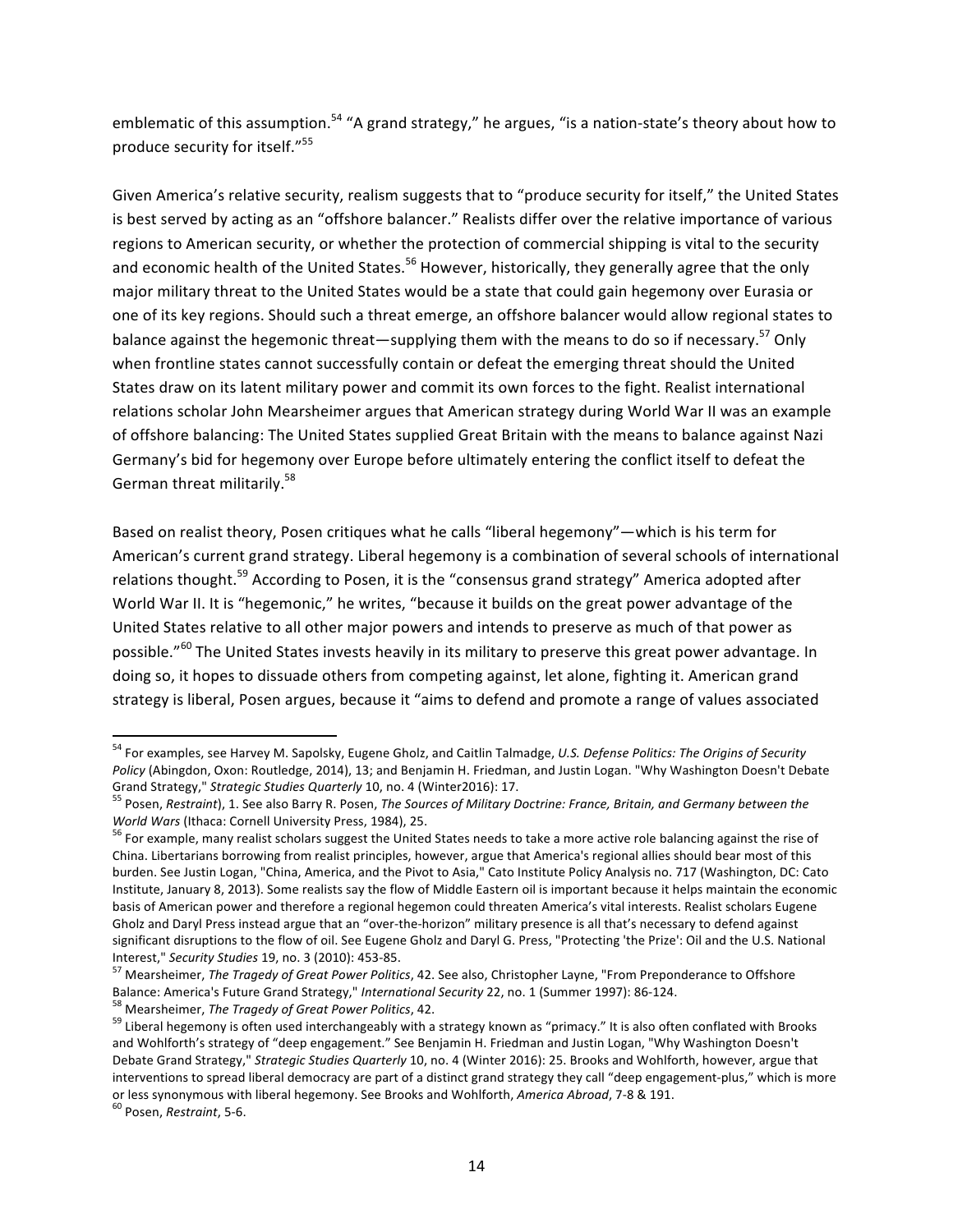with Western society in general and the United States in particular"—namely, liberal democracy and free markets—as a means to further its security.<sup>61</sup> Liberal hegemony recommends that the United States use military force under a variety of circumstances. Under liberal hegemony, as Posen describes it, U.S. military power may be used to enforce international norms, to depose dictatorial regimes, or to install liberal democratic governments.

Posen's strategy, on the other hand, recommends a far more limited range of scenarios under which the United States should use its military power. Posen suggests that, in the absence of major military threats, U.S. military strategy should focus on maintaining "command of the commons"—the ability to deny another state control of the global sea, air, space, or cyber domains if necessary.<sup>62</sup> In doing so, he recommends the United States do away with the majority of its alliance commitments.<sup>63</sup> By focusing on maintaining command of the commons, rather than defending allies in Europe, Asia, and the Middle East, the United States can adopt a smaller, maritime-oriented military force structure.<sup>64</sup> Only if frontline states fail to balance against a potential hegemon would the United States need to increase the size of its military to act as an offshore balancer.

Given its inherent security, the United States would not need to maintain the system of military alliances it developed after World War II under restraint. For realists, alliances are additive. They form so states can externally balance—that is, combine their military capabilities—against common threats. As realist scholar Stephen Walt argued, "states join alliances to protect themselves from states or coalitions whose superior resources could pose a threat."<sup>65</sup> The primary reason to do so is to ensure the state's survival. In the absence of such a threat, alliances are unnecessary.

#### *Libertarians, Realists, and Retrenchment*

While few libertarians are realists, and fewer realists are libertarians, they share a common interest in retrenchment. Therefore, libertarian foreign policy scholars have adopted variants of restraint as their preferred grand strategy.<sup>66</sup> They argue that the United States should focus narrowly on its own security. By doing so, they assume that the United States would reduce the chances it goes to war—allowing it to decrease the size of its military and the state that supports it.

For libertarians, the virtue of realism, and a grand strategy derived from it, is that it sets a high bar of justification for going to war and suggests the United States does not need allies to be secure. According to realism, only major military threats to the physical security of the American state or its vital interests require the use of American military power. The United States, secure as it is given its two oceanic

<sup>&</sup>lt;sup>61</sup> Ibid.<br><sup>62</sup> Ibid., 136-144.<br><sup>63</sup> Ibid., 87-120.<br><sup>64</sup> Ibid., 145-161.<br><sup>65</sup> Stephen M. Walt, *The Origins of Alliances* (Ithaca: Cornell University Press, 1987), 17-21.<br><sup>65</sup> See Benjamin H. Friedman and Christopher A. P (Washington, DC: Cato Institute, 2010).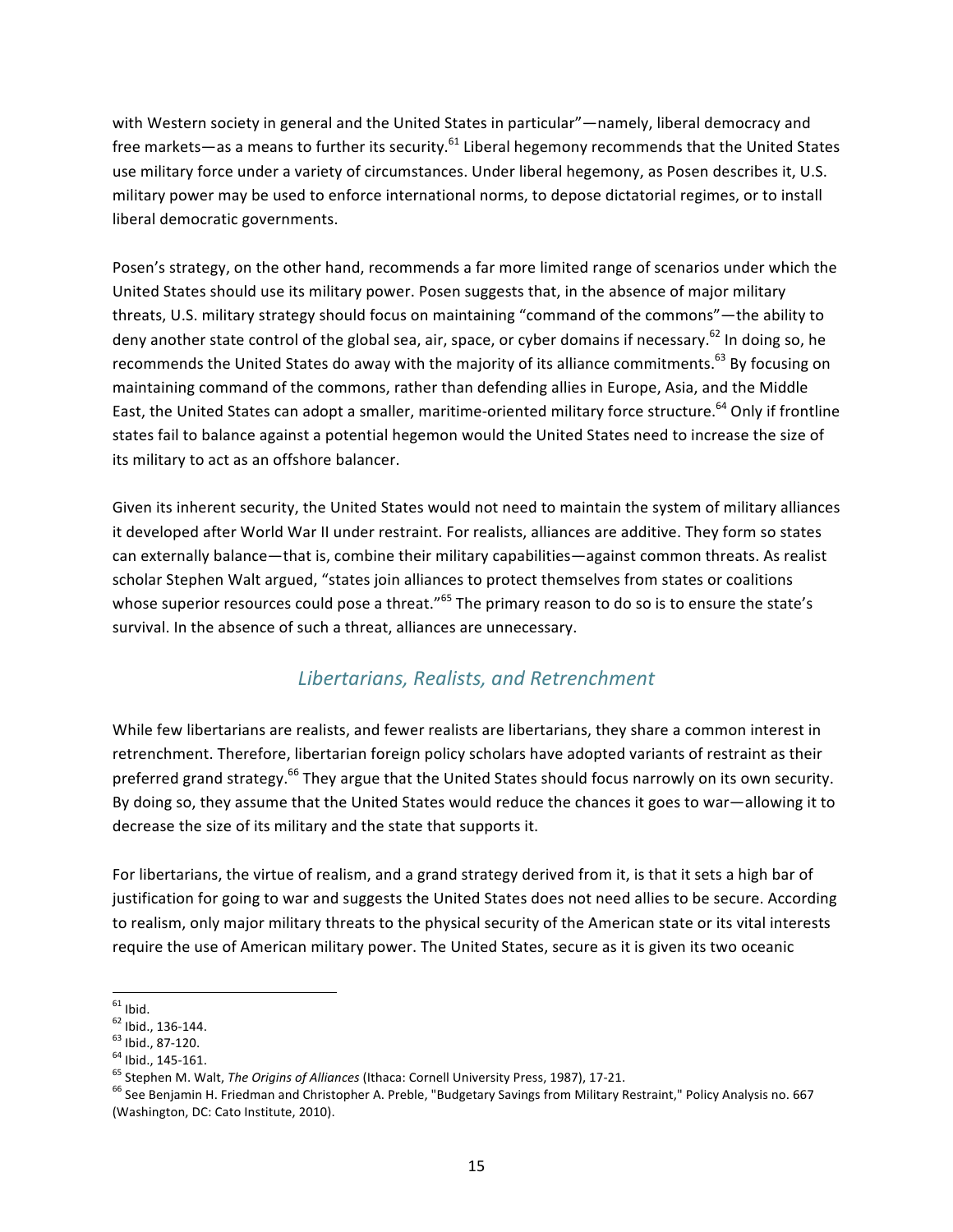moats, weak friendly neighbors, and retaliatory nuclear arsenal, should rarely need to go to war. Realists understand that force is necessary in international affairs, but they are skeptical of its efficacy in promoting liberal values in foreign countries. Utopian schemes to remake the world do not provide a compelling reason to use military force for realists. For libertarians, because the size and power of the state consistently increases a result of war, raising a high bar for the use of military force by the United States should slow the growth of the American state and thus prove beneficial for a free society. Having fewer peacetime alliance commitments would also allow the United States to reduce the size of its military, and the state that supports it—thus reducing the financial burden it places on American taxpayers.

There are important differences between academic realists and libertarians when discussing why the United States should adopt restraint as its grand strategy. Whereas some realists believe the United States should take a more restrained role in international politics because other states will inevitably counterbalance against American power, or because America's current military commitments will inevitably become financially unsustainable, libertarians tend to justify retrenchment in normative terms.<sup>67</sup> Libertarian "retrenchers" generally accept that engagement is financially sustainable.<sup>68</sup> They instead argue that extending security guarantees to ameliorate security competition is unnecessary because modern war is counterproductive for states economically, while at the same time norms have developed against military aggression.<sup>69</sup> Instead of needing to pull back from its preeminent role in international politics, as some realists suggest, libertarians argue that the United States should do so because that role is financially costly, threatening to a free society, and unnecessary for American security, narrowly defined.

It is understandable why libertarians would find a grand strategy narrowly focused on threats to its physical security appealing. Time and again, American policymakers have justified unnecessary and destructive wars with talk of falling "dominoes" in Southeast Asia or mushroom-cloud-shaped "smoking guns." Because the United States is largely immune to major military threats, libertarians suggest America's role as a security guarantor is a costly burden rather than a necessity—possibly drawing the

 $67$  When a great power's international ambitions are undermined by the financial burdens necessary to achieve them, it is referred to as "imperial overstretch." For the classic historical treatment of this argument, see Paul M. Kennedy, The Rise and Fall of the Great Powers: Economic Change and Military Conflict from 1500 to 2000 (New York: Vintage Books, 1989). For a more recent argument that American grand strategy is unsustainable due to its financial burden, see Christopher Layne, "This Time It's Real: The End of Unipolarity and the Pax Americana," *International Studies Quarterly* 56, no. 1 (2012): 203-13. For a critique of these arguments, see Thomas H. Oatley, *A Political Economy of American Hegemony: Buildups, Booms, and Busts* 

<sup>(</sup>New York, NY: Cambridge University Press, 2015), 158-159.<br><sup>68</sup> Justin Logan and Benjamin H. Friedman, "Why the U.S. Military Budget Is 'Foolish and Sustainable'," *Orbis* 56, no. 2 (Spring 2012): 177-91.<br><sup>69</sup> On the decline of interstate war, see Steven Pinker, *The Better Angels of Our Nature: Why Violence Has Declined* (New York:

Viking, 2011); and Bruno Tertrais, "The Demise of Ares: The End of War as We Know It?" The Washington Quarterly 35, no. 3 (2012): 7-22. The empirical basis for this argument has been challenged in recent years though. See Bear Braumoeller, "Is War Disappearing?" (August 27, 2013), presented at the American Political Science Association Chicago 2013 Meeting, available through the Social Science Research Network: https://ssrn.com/abstract=2317269 (cited with the author's permission); and Tanisha M. Fazal, "Dead Wrong?: Battle Deaths, Military Medicine, and Exaggerated Reports of War's Demise," International Security 39, no. 1 (Summer 2014): 95-125. On the financial sustainability of America's current grand strategy, see Justin Logan and Benjamin H. Friedman, "Why the U.S. Military Budget Is 'Foolish and Sustainable'," Orbis 56, no. 2 (Spring 2012): 177-91.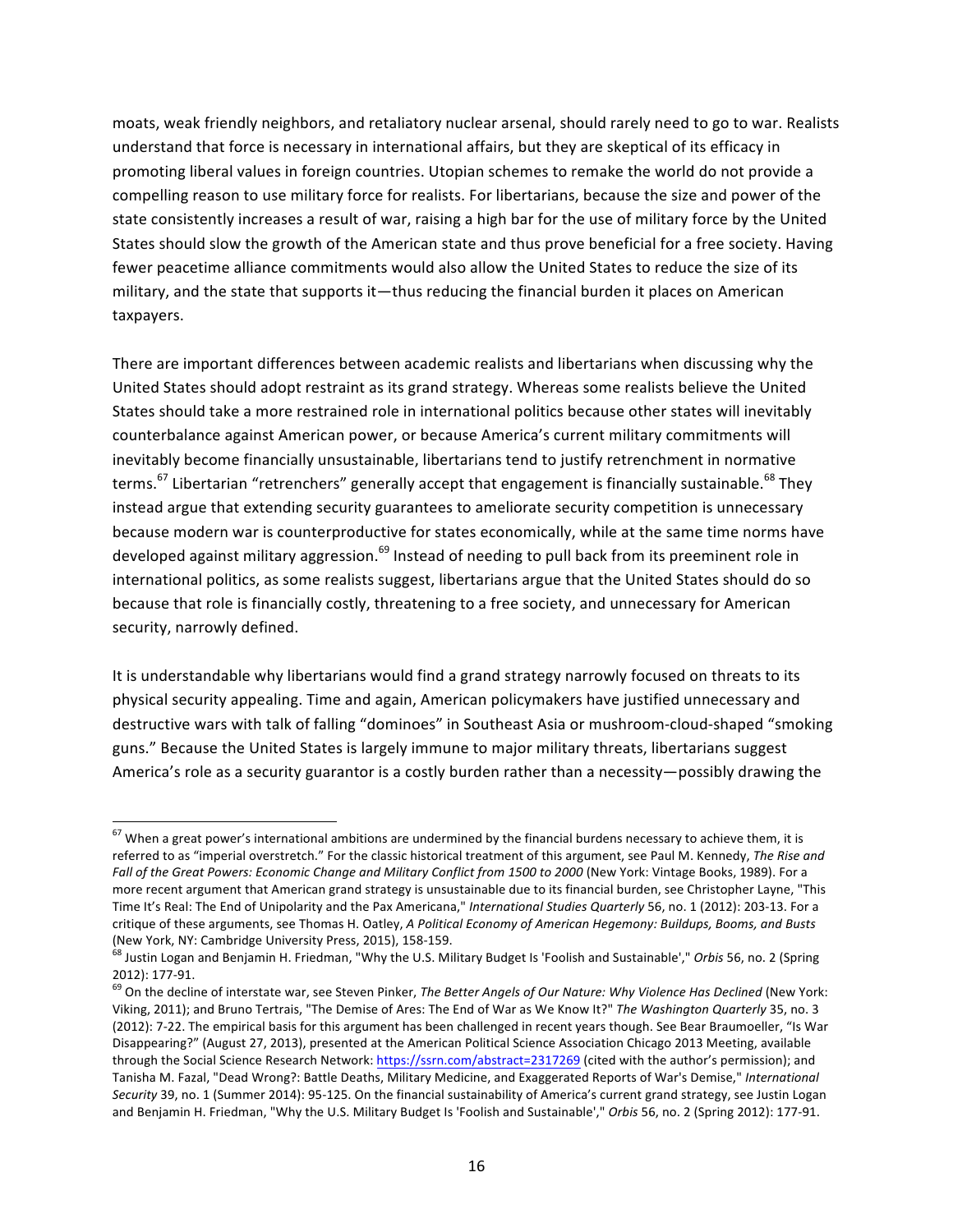United States into conflicts the American people neither want nor need.<sup>70</sup> Similarly, they suggest, the forward-deployed military forces needed to make those security guarantees credible are unnecessary and provide American policymakers the means to militarily intervene to spread liberal democracy or for reasons otherwise unrelated to the physical security of the United States.<sup>71</sup>

### *Reasons for Retrenchment*

Based on the assumption that the United States should focus narrowly on its own security, libertarians make four assumptions about the consequences of retrenchment for international and domestic politics. First, they assume that the positive developments in international politics since 1945 would continue after the United States rescinds its security guarantees. Second, they assume that even if international politics becomes more competitive and conflict-prone, that development would have little effect on the United States. Third, they assume that retrenchment would reduce the chances the United States will go to war. Fourth, they assume that retrenchment would provide significant positive developments for a free society.

The first assumption underpinning the argument for retrenchment is that the world would remain peaceful and cooperative even if the United States exits its alliances. Libertarians assume that the positive developments in international politics after World War II—decreased interstate war and increased economic interdependence—occurred independent of America's role as a security guarantor. Instead, norms developed in international politics against military aggression. Military victory is no longer seen as a matter of national glory, nor is aggression economically profitable.<sup>72</sup> Similarly, they argue that increased economic interdependence is sufficiently robust that states responsible for their own security would continue to trade with one another and the world would continue to enjoy pacifying effects of positive-sum economic exchange.<sup>73</sup>

Based on this assumption, retrenchers predict few changes in international politics in the absence of American security guarantees, while those changes that do occur would be mostly positive. Former allies, who now free ride on the U.S. defense budget at the expense of American taxpayers, would simply increase their defense budgets in line with their defense needs.<sup>74</sup> If threats to those states

 $70$  Many libertarians argue that America's alliance commitments are dangerous relics of the Cold War but acknowledge that they served a purpose while the Soviet Union existed. However, even as the Cold War was heating back up in 1980, former Cato Institute scholar Earl Ravenal referred to America's alliances as "transmission belts for war." See Earl C. Ravenal, "Can Non-

Intervention Survive Afghanistan," Cato Institute Policy Analysis no. 3 (Washington, DC: Cato Institute, June 1, 1980), 2-3.<br><sup>71</sup> Preble, *The Power Problem*, 87-115.<br><sup>72</sup> John Mueller, *Retreat from Doomsday: The Obsolesc* Dangerous," Policy Analysis no. 816 (Washington, DC: Cato Institute, July 18, 2017), 6.

 $74$  On the free-rider problem in America's alliances see Mancur Olson, Jr. and Richard Zeckhauser, "An Economic Theory of Alliances," The Review of Economics and Statistics 48, no. 3 (1966): 266-79. For examples of the libertarian views on this problem, see Christopher Preble, "Our Freeloading Allies," Cato Institute, Cato at Liberty blog, May 29, 2014, accessed October 17, 2017, available at https://www.cato.org/blog/freeriders; and "U.S. Taxpayer Subsidies for European Welfare States Continue," Cato Institute, Cato at Liberty blog, June 16, 2015, accessed October 17, 2017, available at: https://www.cato.org/blog/us-taxpayer-subsidies-european-welfare-states-continue. However, Posen argues that the term

<sup>&</sup>quot;cheap-riding" is more appropriate for describing America's allies' behavior. See Posen, Restraint, 35-44.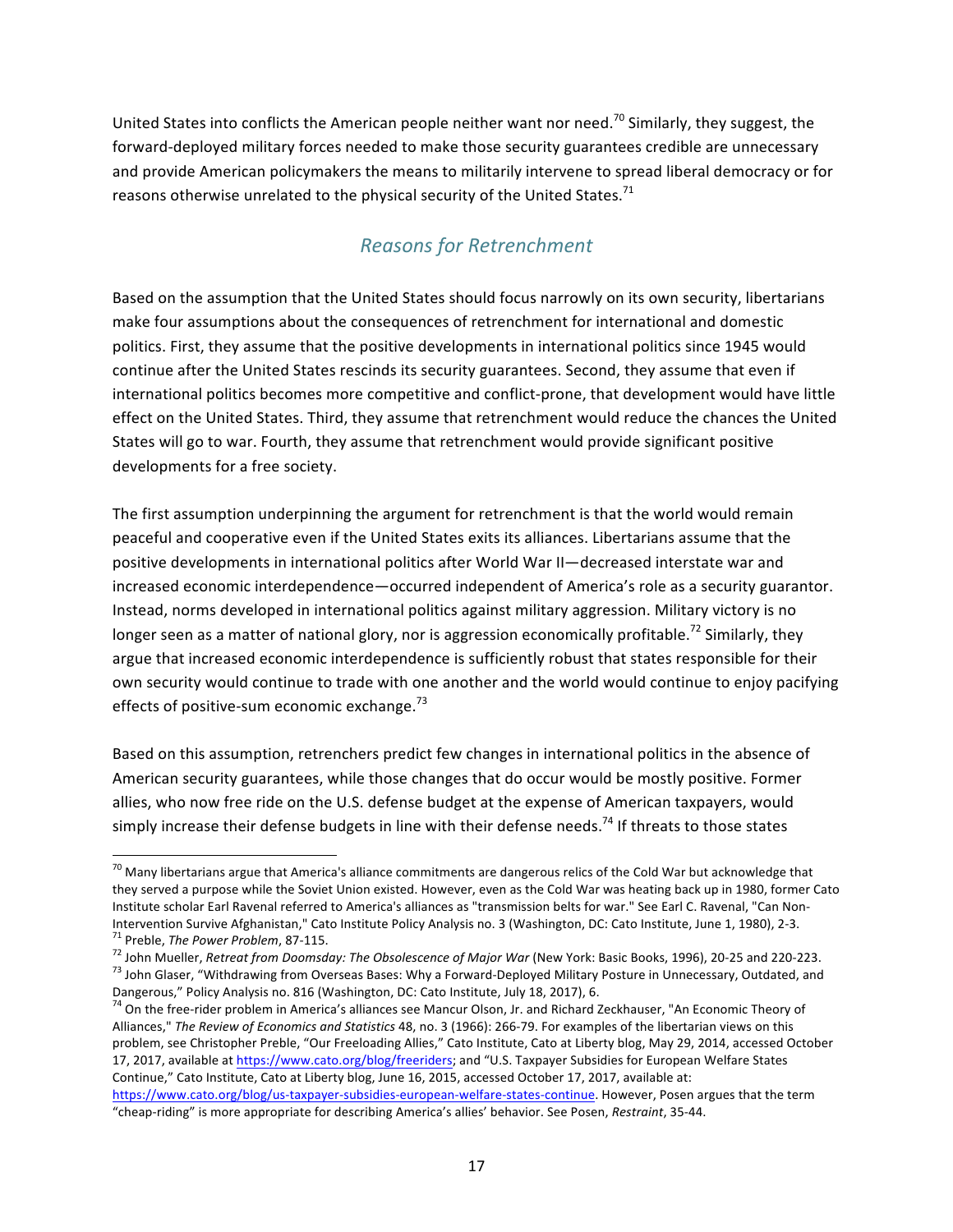emerge, they would therefore be better prepared to confront them. Some former allies might also pursue nuclear weapons to balance against threats, but libertarian retrenchers suggest that nuclear proliferation is not as problematic as frequently assumed. In line with realist thinking on the subject, they argue that the spread of nuclear weapons is not necessarily a problem because states will adopt retaliatory nuclear postures and deter one another from going to war.<sup>75</sup>

Second, libertarian retrenchers assume that, even if the world did become more competitive and conflict-prone, it need not affect the United States absent the emergence of a major military threat. Three arguments are deployed based on this assumption. First, they argue, the U.S. government is responsible solely for the security and safety of the American people; therefore, wars elsewhere should not be a matter of concern to U.S. foreign policy unless they directly threaten the security of the United States.<sup>76</sup> Second, the United States will not suffer economically due to foreign conflicts because, as a neutral third party, it can continue to trade with the combatants. According to political scientists Eugene Gholz and Daryl Press, the United States can even profit from these wars economically because belligerents will need to acquire goods from somewhere.<sup>77</sup> Third, retrenchers argue that it is not inevitable that the United States will be dragged into a war in Eurasia. Political scientist Christopher Layne, for example, cites seven major European wars out of ten since the end of the eighteenth century in which the United States did not become involved. Layne argues that there was only one, World War II, in which U.S. military involvement was necessary.<sup>78</sup>

A third, related, assumption of libertarian retrenchers is that the United States would fight fewer wars if it retrenches. They present a number of reasons why the United States would be less likely to use military force. For one, by reducing the size of the military and garrisoning it at home, retrenchers imply that American policymakers would be less tempted to use military force. Two, by jettisoning its alliance commitments, the United States would be less likely to get drawn into a war by its allies. According to Posen, American security guarantees create a moral hazard problem that leads to "reckless driving" by U.S. allies. States, he argues, will act imprudently when their security is guaranteed, undermining American interests abroad and possibly dragging the United States into a war.<sup>79</sup> Three, because the United States would not have to reassure allies that it will come to their defense, it would not have to use military force to demonstrate that its promise to protect them is credible.<sup>80</sup> And four, libertarians argue that by retrenching, the United States would not risk provoking hostile powers. $81$ 

<sup>&</sup>lt;sup>75</sup> For a realist take on nuclear weapons, see Waltz's contribution to Scott D. Sagan and Kenneth N. Waltz; The Spread of *Nuclear Weapons: A Debate Renewed; with New Sections on India and Pakistan, Terrorism, and Missile Defense* 2nd ed. (New York: Norton, 2003). For a libertarian argument applying this logic, see Glaser, "Withdrawing from Overseas Bases," 4. <sup>76</sup> Preble, *The Power Problem*, 129-131. See also Doug Bandow, "Washington's First Obligation is to Defend America, Not the World," Cato Institute, Cato at Liberty blog, August 22, 2016, accessed November 7, 2017, available at:

https://www.cato.org/blog/washingtons-first-obligation-defend-america-not-world.<br><sup>77</sup> Eugene Gholz, and Daryl G. Press; "The Effects of Wars on Neutral Countries: Why It Doesn't Pay to Preserve the Peace,"

Security Studies 10, no. 4 (2001): 1-57.<br><sup>78</sup> Layne, "From Preponderance to Offshore Balance: America's Future Grand Strategy," 120.<br><sup>79</sup> Posen, *Restraint*, 44-50.<br><sup>80</sup> On the limits of credibility in international relati

<sup>&</sup>lt;sup>81</sup> For example, libertarians argue that the insecurity created by the U.S. military's forward deployment is a key reason why hostile states act aggressively or pursue nuclear weapons. See Glaser, "Withdrawing from Overseas Bases," 9-10.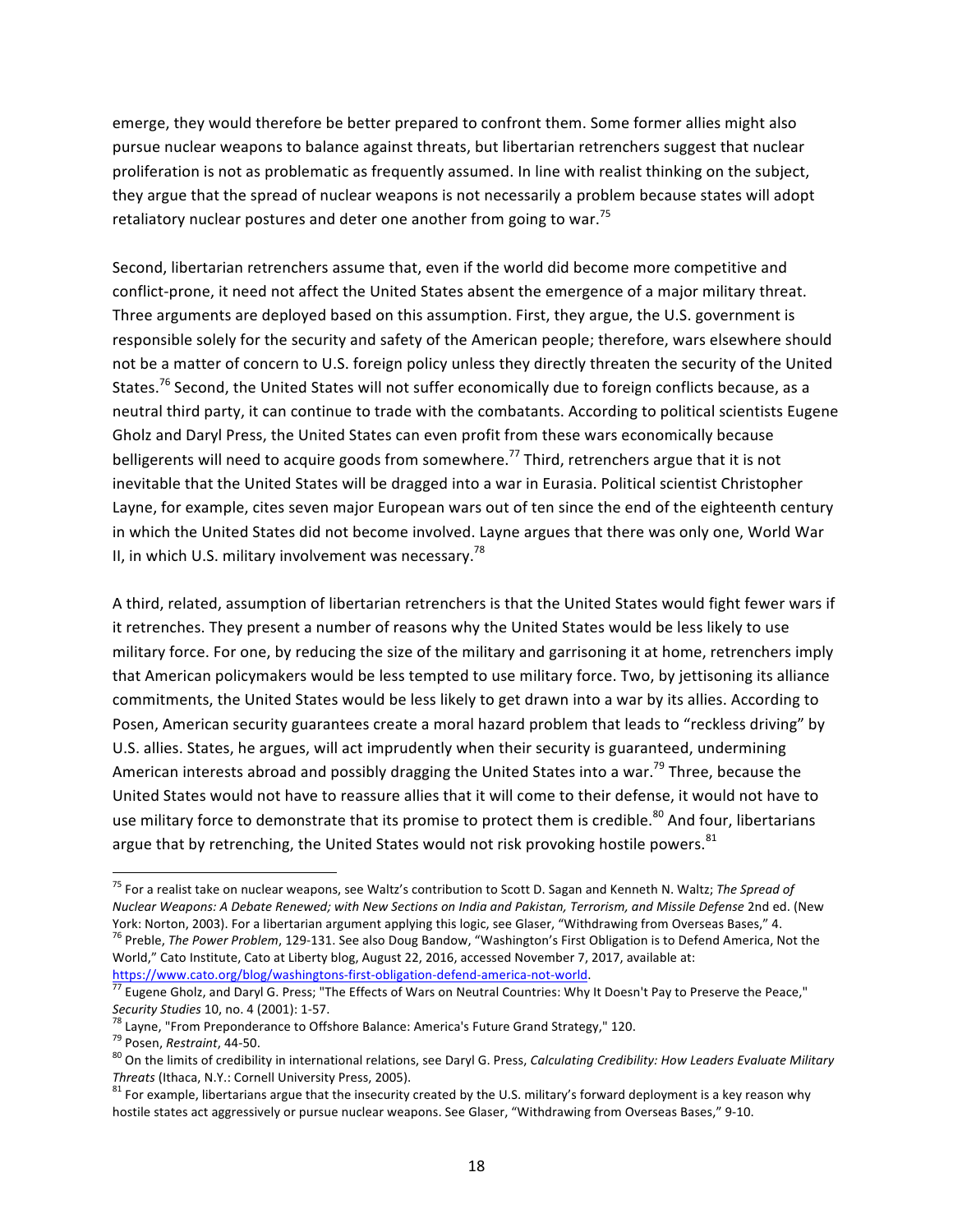Finally, taking all these assumptions into account, libertarian retrenchers assume that adopting their strategy would produce a freer society by reducing the financial burden the U.S. military places on American taxpayers and reducing the size of the state necessary to support it. Retrenchers argue that, because America is secure from major military threat, the United States can reduce the size of its military. The U.S. military is costly because it is designed to project power of transoceanic distances, not to defend the United States. In a 2010 analysis, Christopher Preble and Benjamin Friedman of the Cato Institute estimated that the U.S. military's active-duty end-strength would decrease to around 949.000.<sup>82</sup>

Based on these reductions, Preble and Friedman have argued that the United States could save around \$1 trillion over a period of ten years if it retrenched militarily.<sup>83</sup> Implied in this estimate is that other aspects of the national security state could be reduced or eliminated as well.<sup>84</sup> For example, the national security apparatus built up to prosecute the war on terror could be reduced because terrorism does not represent a major threat. If a major military threat were to reemerge, retrenchers argue, the United States would quickly regenerate the military capabilities discarded when it retrenched and defeat the threat.<sup>85</sup>

### Costs and Benefits in Libertarian Foreign Policy

A number of the arguments libertarians make in favor of retrenchment have merit, but the cost-benefit analysis derived from them is based on a deterministic view of international politics. Libertarian retrenchers assume that international politics would remain more or less the same absent American engagement and that America's domestic politics would remain the same even if the international system become more conflict-prone. Given the inherent uncertainty of forecasting, the costs and benefits of engagement and retrenchment need to be considered in a more probabilistic fashion.<sup>86</sup> This section begins by exploring a number of scenarios that could occur should the United States adopt a grand strategy of retrenchment. It then reassesses the costs and benefits of retrenchment for a free society.

 $82$  This figure is derived from a 2010 recommendation to reduce the end-strength of each U.S. military service by "roughly one third." See Benjamin H. Friedman and Christopher A. Preble, "Budgetary Savings from Military Restraint," Policy Analysis no. 667 (Washington, DC: Cato Institute, 2010), 6. At the time, the U.S. military's total active-duty end-strength was 1.4 million. Active-duty end-strength today is 1.3 million. See "DoD Personnel, Workforce Reports, and Publications: Military Personnel," Department of Defense, Defense Manpower Data Center, accessed November 8, 2017, available at:

https://www.dmdc.osd.mil/appj/dwp/dwp\_reports.jsp.<br><sup>83</sup> See Friedman and Preble, "Budgetary Savings from Military Restraint." An update to this estimate is available in Benjamin H. Friedman, "Cato: A Strategy of Restraint," in Jacob Cohn, Ryan Boone, and Thomas G. Mahnken, "How Much is Enough?:<br>Alternative Defense Strategies" (Washington, DC: Center for Strategic and Budgetary Assessments, November 2

<sup>84</sup> For example, Friedman and Preble assume the size of the American intelligence community will be reduced because retrenchment will require it to focus on fewer threats. See Friedman and Preble, "Budgetary Savings from Military Restraint," 2 & 7.<br><sup>85</sup> Will Ruger, "The Case for Realism and Restraint," *Reason* 46, no. 8 (January 2015): 30.

<sup>&</sup>lt;sup>86</sup> Philip E. Tetlock and Dan Gardner, Superforecasting: The Art and Science of Prediction, First edition (New York: Crown Publishers, 2015), 247-249.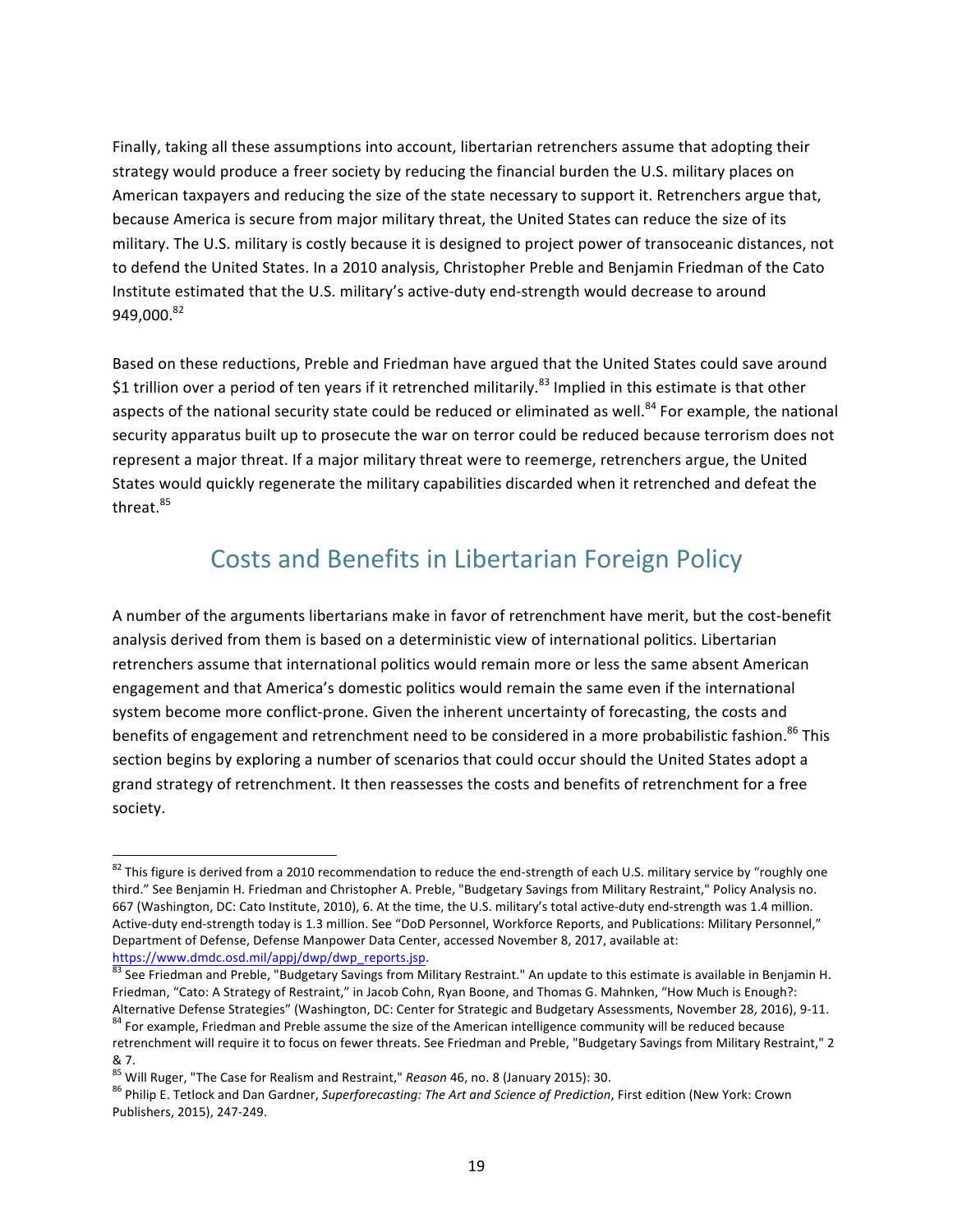#### **The Ceteris Paribus Assumption in Libertarian Foreign Policy**

In a system with more independent states balancing against one another, is war more or less likely? Libertarians are placing a bet that all else would remain equal in international politics if the United States retrenches. While they assume a world where an increased number of states are balancing against one another would remain peaceful, the reality is not entirely clear. Using basic realist premises about state behavior under international anarchy, it is easy to identify a number of scenarios less rosy than the one libertarians assume would occur should the United States retrench. These scenarios might include a world of increased nationalism, eroding norms against military aggression, increased economic autarky, and the further spread of nuclear weapons as states look to produce security for themselves. Some states may also fail to balance against threats in the wake of American retrenchment, increasing the likelihood the United States will be drawn into a major war.

Libertarians assume that in the absence of an alliance with the United States, other countries would simply increase their defense spending if they felt threatened. However, internal balancing is not a mechanical process. According to John Mearsheimer, leaders of states facing security competition are likely to use nationalism to garner support from their populations for the necessary regeneration of military capabilities.<sup>87</sup>

Writing at the end of the Cold War, Mearsheimer suggested that Europe would revert to a pattern of recurrent warfare. The absence of the United States and the Soviet Union would leave Europe, once again, an anarchic multipolar system. The structure of the system would force the states to compete with one another, as they had prior to the Cold War. Mearsheimer argued that pre-1945 "hypernationalism" was a product of "security competition among the European states, which compelled elites to mobilize public support for national defense efforts."<sup>88</sup>

American retrenchment could similarly lead to an anarchic, multipolar Europe—thus increasing the chances of war on the continent. Such a system could engender nationalist sentiments among the populations of Europe, heightening animosities between national groups. These heightened animosities could help erode norms against military aggression that have facilitated the decline in interstate war. Nationalist groups within a country can seize on these sentiments to pursue confrontational and expansionist policies.<sup>89</sup> Encouraging support for increased military capabilities through nationalism might lead populations to see war as once again a means to national glory or maintaining national

<sup>87</sup> John J. Mearsheimer, "Back to the Future: Instability in Europe after the Cold War," *International Security* 15, no. 1 (Summer 1990): 7-8, 12-21, 25, and 29; see also Barry R. Posen, "Nationalism, the Mass Army, and Military Power," *International Security* 

<sup>18,</sup> no. 2 (1993): 80-124.<br><sup>88</sup> Mearsheimer, "Back to the Future,"12.<br><sup>89</sup> See Jack L. Snyder, *Myths of Empire: Domestic Politics and International Ambition* (Ithaca, N.Y.: Cornell University Press, 1991); and Jamie Gruffydd-Jones, "Dangerous Days: The Impact of Nationalism on Interstate Conflict," Security Studies 26, no. 4 (2017): 698-728.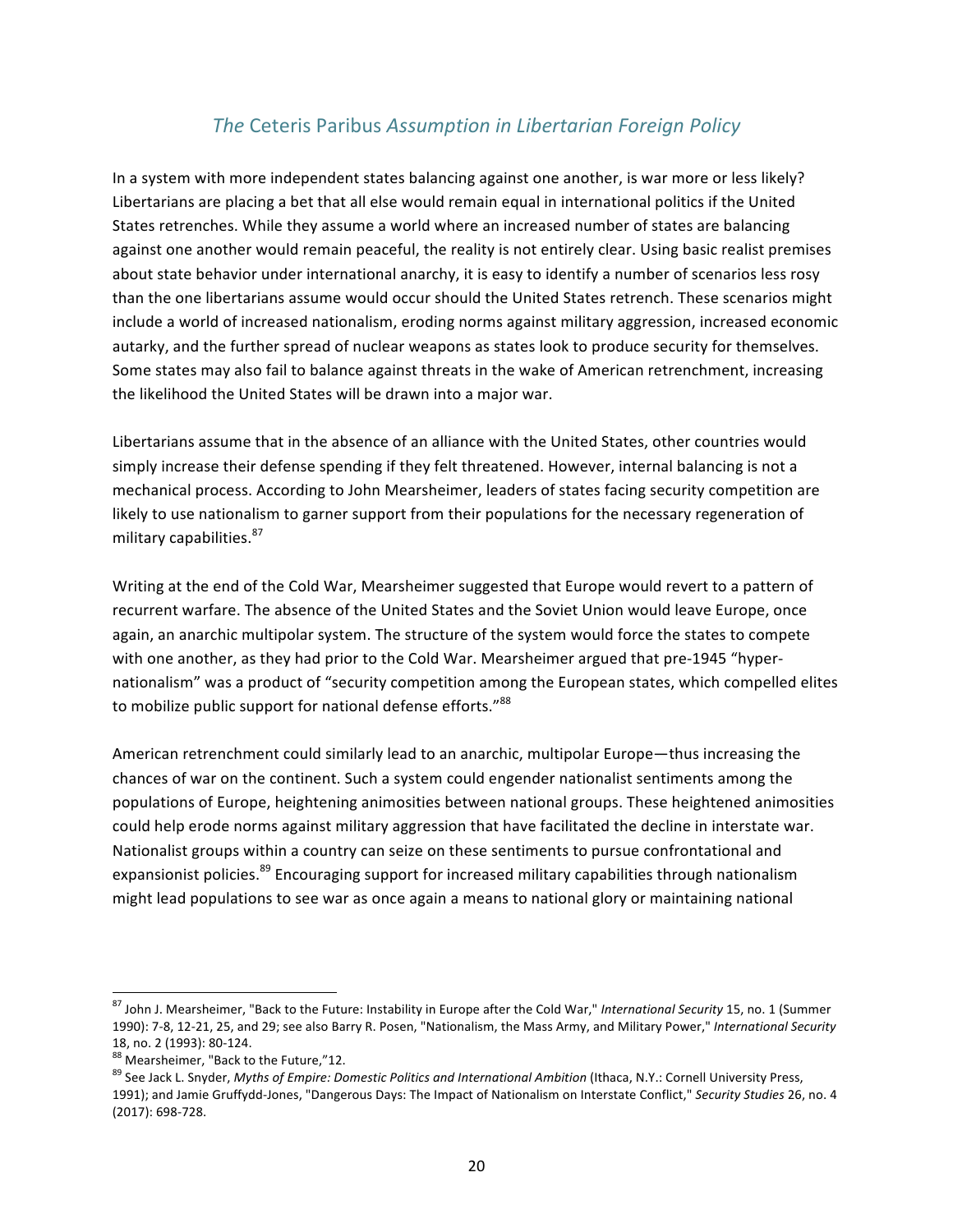honor. Matters of national prestige and honor can lead to the initiation of wars when bound up in territorial claims, while at the same time increasing the intensity and duration of a conflict.<sup>90</sup>

Nationalism and security competition might also erode the pacifying effects of economic openness. Realism suggests states are concerned about relative gains.<sup>91</sup> States in security competition might be wary of trading with one another due to concerns about how a potential rival's economic gains might provide it with an advantage if translated into military power. They may also adopt autarkic policies for fear of undermining their economic and military self-sufficiency.<sup>92</sup> Territorial conquest has become increasing anachronistic in international politics. However, the proliferation of protectionist policies might once again make aggression and preventive war seem like strategically sensible ways for states to secure the resources necessary to reduce the ability of potential rivals to cut them off economically.

If the risk of territorial aggression increases, the possession of nuclear weapons would become an attractive option for some states whose security was previously guaranteed by the United States. Nuclear weapons are most useful for deterring major territorial aggression, meaning their potential utility increases as the potential for war does.<sup>93</sup> A number of U.S. allies have either previously pursued nuclear weapons or have the capability to do so. They might choose to obtain a nuclear arsenal once responsible for their own security.

There are at least two reasons why increasing the number of nuclear weapons states may not have the pacifying effect some realists suggest they do. First, states do not always adopt the second-strike—that is, retaliatory—postures realists assume they will. Recent research shows that even in the paradigmatic case of mutual assured destruction—the Cold War superpower standoff—neither the United States nor the Soviet Union abandoned the search for a first-strike capability.<sup>94</sup> Moreover, political scientist Vipin Narang's research on India-Pakistan nuclear relations has demonstrated that states sometimes adopt risky postures in pursuit of goals other than deterrence.  $95$ 

Second, an increased number of nuclear weapon states will increase the chances nuclear weapons will be used even if states do adopt second-strike postures. On the one hand, simple organizational pathologies or political instability in a new nuclear state could lead to an accidental or unauthorized nuclear launch.<sup>96</sup> On the other hand, even for retaliatory postures, effective deterrence requires that

 $90$  On the relationship between "territoriality" and war, see Dominic D.P. Johnson and Monica Duffy Toft, "Grounds for War: The Evolution of Territorial Conflict." *International Security* 38, no. 3 (Winter 2013/14): 7-38. On honor as a factor prolonging wars, see Alexander Lanoszka and Michael A. Hunzeker, "Rage of Honor: Entente Indignation and the Lost Chance for Peace in the

First World War," Security Studies 24, no. 4 (2015): 662-95.<br><sup>91</sup> On relative gains, see Waltz, *Theory of International Politics*, 105.<br><sup>92</sup> Jonathan D. Caverley, "United States Hegemony and the New Economics of Defense." <sup>93</sup> Brooks and Wohlforth, America Abroad, 109.<br><sup>94</sup> See Austin Long and Brendan Rittenhouse Green, "Stalking the Secure Second Strike: Intelligence, Counterforce, and Nuclear

Strategy," Journal of Strategic Studies 38, no. 1-2 (2015): 38-73; and Brendan R. Green and Austin Long, "The MAD Who Wasn't

There: Soviet Reactions to the Late Cold War Nuclear Balance," Security Studies 26, no. 4 (2017): 606-41.<br><sup>95</sup> Vipin Narang, "Posturing for Peace?: Pakistan's Nuclear Postures and South Asian Stability," International Secu

<sup>&</sup>lt;sup>96</sup> See Scott Sagan's contribution to Sagan and Waltz, *The Spread of Nuclear Weapons*.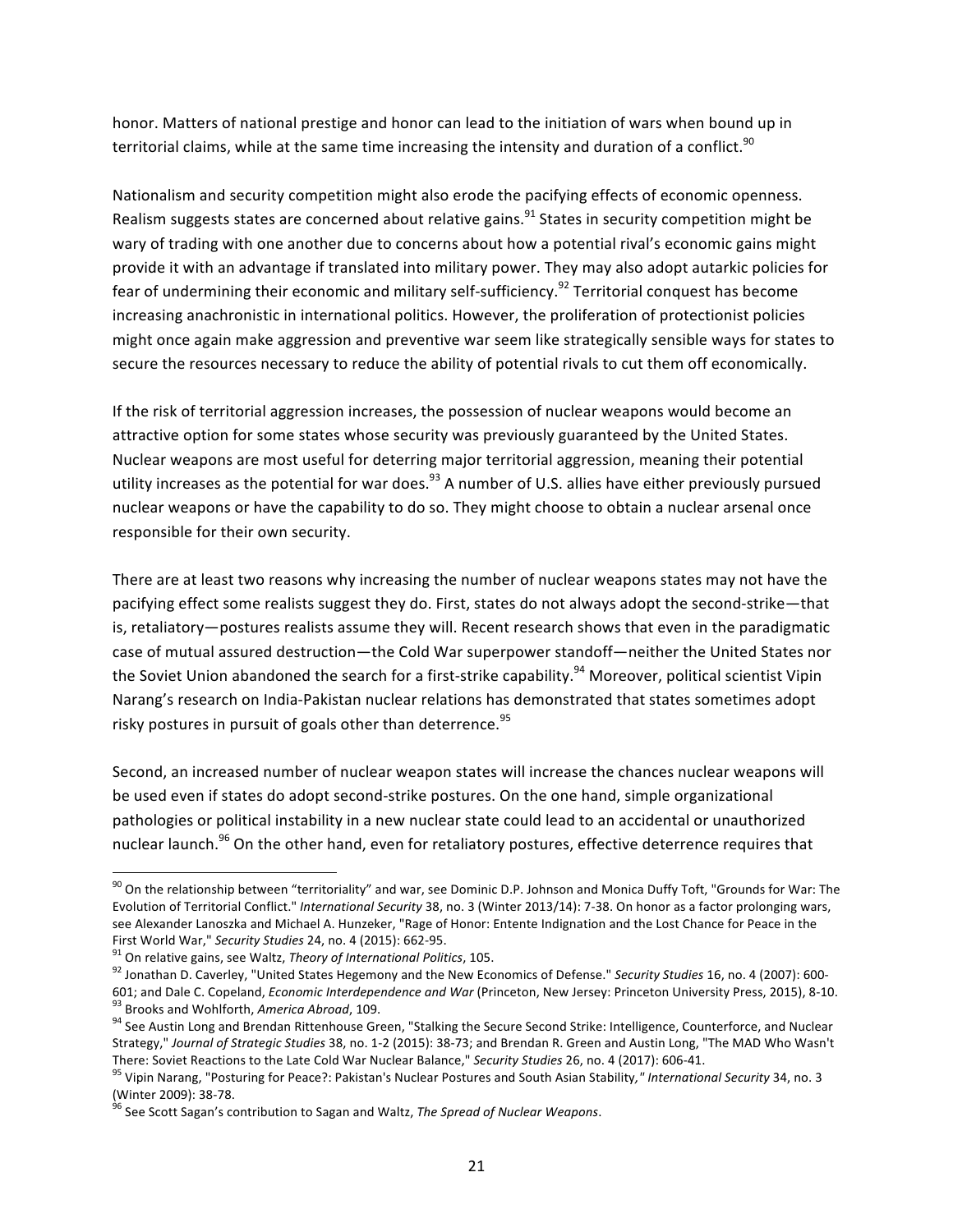states credibly signal that they are willing to use nuclear weapons in retaliation for an attack. To do so requires that nuclear states in competition with one another must maintain a willingness to risk nuclear war. The greater the number of these "competition[s] in risk taking," as Thomas Schelling called them, the more likely it is that nuclear weapons will be used at some point.<sup>97</sup>

The situation in Northeast Asia helps illustrate how increasing the number of nuclear weapons states increases the probability that nuclear weapons will be used. Absent U.S. security guarantees, there is a real possibility that Japan, Taiwan, and South Korea would build nuclear arsenals of their own given their concerns about China and North Korea.<sup>98</sup> There are currently two nuclear dyads in the region: the United States and China, and the United States and North Korea. If Japan, Taiwan, and South Korea all acquired nuclear weapons, there would be at least five additional dyads: China and Taiwan, China and Japan, China and South Korea, North Korea and South Korea, and North Korea and Japan. Given lingering tensions from its pre-1945 occupation of the Korean Peninsula, a South Korea-Japanese nuclear dyad is entirely plausible as well.<sup>99</sup> Each new dyad adds a contest in risk-taking, which increases the chances that nuclear weapons will be used in the region.<sup>100</sup>

Though America's geographic isolation insulates it from many the threats of an increasingly competitive and unstable world, it does not provide absolute immunity. As noted above, Christopher Layne rightly highlights the major wars in Europe in which the United States did not become involved. However, the question should not be about frequency of American involvement in major power wars in Eurasia. Instead, it should be about the cost when the United States does become involved in such a conflict. The purpose of insurance is to protect against low frequency, high-cost events. There was a relatively low probability that the Soviet Union would have invaded Western Europe during the Cold War, but the United States invested in deterring an invasion because the costs of an actual war would have been higher.<sup>101</sup> While the United States avoided involvement in a number of European wars, the major conflicts the United States did become involved in were high-cost events. At the height of World War II, the United States spent 37 percent of its gross domestic product on its military.<sup>102</sup> More than 8 percent of the U.S. population was in uniform at the war's peak.<sup>103</sup> The size of the American state expanded

<sup>&</sup>lt;sup>97</sup> Brooks and Wohlforth, *America Abroad*, 108. On deterrence as a "competition in risk-taking" see Thomas C. Schelling, Arms and Influence (New Haven, CT: Yale University Press, 2008), 94. **98 See Mark Communisty Communisty** See Mark Fitzpatrick, *Asia's Latent Nuclear Powers: Japan, South Korea, and Taiwan* (London: International Institute for

Strategic Studies, 2016).

<sup>&</sup>lt;sup>99</sup> On continued tensions over the issue of Japan's use of Korean "comfort women" during World War II, see James Griffiths, "South Korea's New President Questions Japan 'Comfort Women' Deal," CNN.com, June 5, 2017, accessed October 18, 2017, available at: https://www.cnn.com/2017/05/11/asia/south-korea-japan-comfort-women/index.html. While Japan and South Korea signed an agreement in 2012 to increase military cooperation in light of North Korean provocations and the growth of Chinese military power, the South Korean public met the decision with hostility. See Choe Sang-Hun, "South Korea to Sign Military Pact with Japan," *New York Times*, June 28, 2012, accessed October 18, 2017, available at:<br>http://www.nytimes.com/2012/06/29/world/asia/south-korea-to-sign-historic-military-pact-with-japan.html.

<sup>&</sup>lt;sup>100</sup> See the discussion in Brooks and Wohlforth, America Abroad, 108-109.<br><sup>101</sup> Richard K. Betts, "Maybe I'll Stop Driving," *Terrorism and Political Violence* 17, no. 4 (2005): 509.<br><sup>102</sup> Stephen Daggett, "Costs of Major

<sup>29, 2016), 2,</sup> available at: *https://fas.org/sgp/crs/natsec/RS22926.pdf.*<br><sup>103</sup> See Table 1-6, "Work Force Levels – 1938 through Present," in Department of Defense, "Selected Manpower Statistics, Fiscal Year 1997," accessed November 7, 2017, available at: http://www.dtic.mil/docs/citations/ADA347153. The percentage of the population was calculated using estimate for total U.S. population in 1945 from "National Intercensal Tables: 1900-1990,"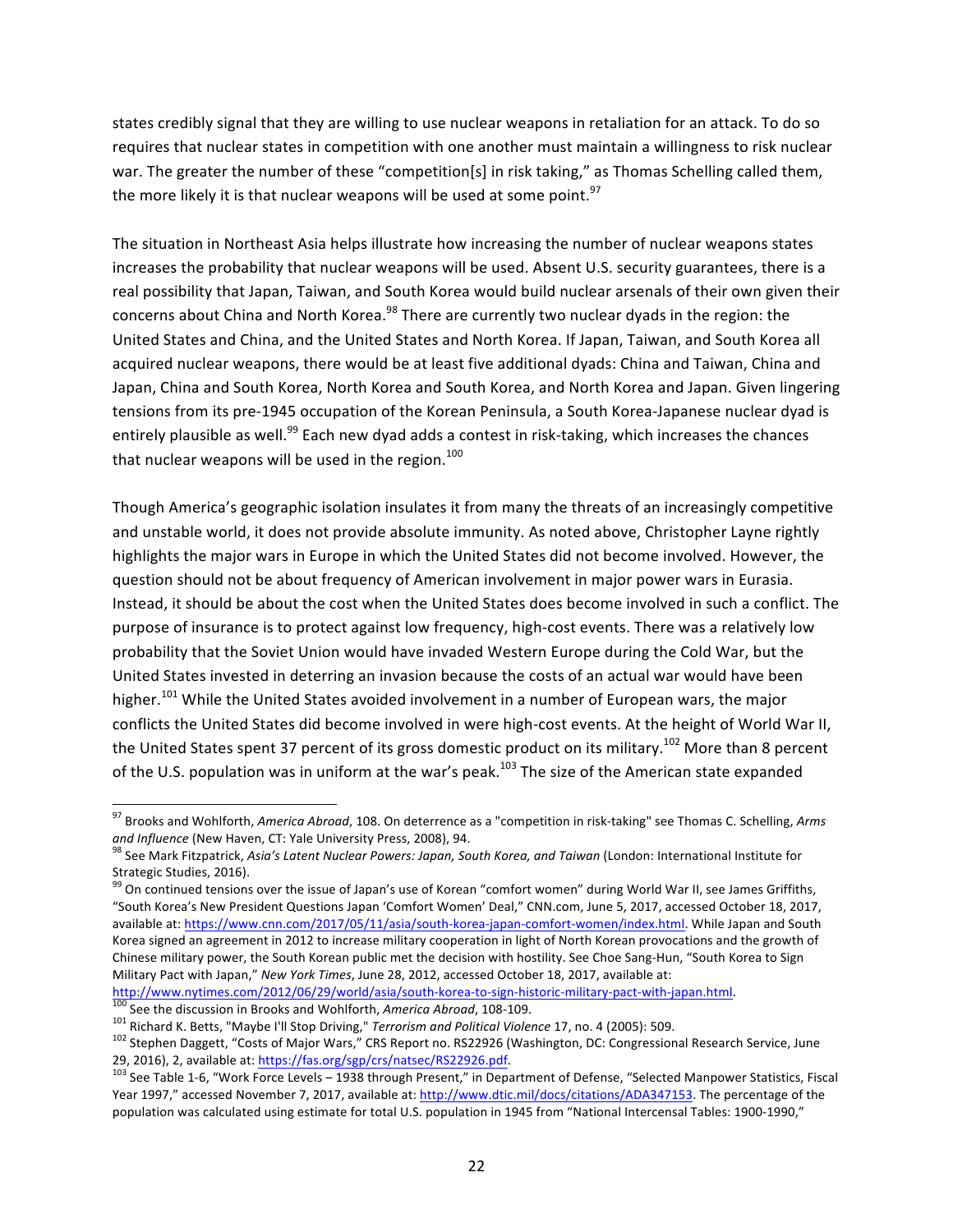massively during this time.<sup>104</sup> The United States did not need a formal military alliance with any of the belligerents prior to either of the world wars to become involved in the conflicts.

America's involvement in World War II suggests that one way the United States might become involved in another major war is if some former U.S. allies fail to build their military capabilities in the face of aggressive powers. Neoclassical realist scholars refer to this problem as "underbalancing."<sup>105</sup> According to this theory, states may fail to internally balance against a threat due to domestic political factors.<sup>106</sup> If states fail to check an aggressive power, it could pave the way for the type of hegemonic threat realists believe would require American military action.

If such a threat materialized, and if frontline states failed to contain it, the offshore balancing logic underpinning retrenchment recommends the United States regenerate its military capabilities to defeat it. Mearsheimer argues that these periodic military buildups are a feature of offshore balancing strategies. He writes:

Offshore balancers like the United Kingdom and the United States tend to maintain relatively small military forces when they are not needed to contain a potential hegemon in a strategically important area... [W]hen it is necessary for an offshore balancer to check a potential hegemon, it is likely to sharply expand the size and strength of its fighting forces, as the United States did in 1917, when it entered World War I, and in 1940, the year before it entered World War II.<sup>107</sup>

Retrenchment assumes that this process would be somewhat mechanical. The United States, aware of a new threat and the inadequacy of frontline states to counter it, would convert its latent material strength into military power to confront, and if necessary, militarily defeat the threatening state.<sup>108</sup> However, the process is unlikely to be as automatic or frictionless as realists suggest. Drawing on America's economic resources to tap its latent military power would not provide the same advantage it did before World War II for two reasons. First, changes in military technology would make it difficult for the U.S. military to return to regions where it previously positioned forces. While modern technology enables the United States to project military power around the globe, it also makes it easier for potential adversaries to increase the cost of doing so. A number of states hostile to American interests

 

United States Census Bureau, accessed November 7, 2017, available at: https://www.census.gov/data/tables/time-

series/demo/popest/pre-1980-national.html.<br><sup>104</sup> Bruce D. Porter, War and the Rise of the State: The Military Foundations of Modern Politics (New York: Free Press, 1994), 280.

<sup>&</sup>lt;sup>105</sup> Randall L. Schweller, "Unanswered Threats: A Neoclassical Realist Theory of Underbalancing," *International Security* 29, no. 2<br>(Fall 2004): 159-201.

<sup>&</sup>lt;sup>106</sup> On domestic barriers to higher levels of European defense spending see, Andrea Gilli, "The Trump Administration Wants Europe to Pay More to Defend Itself. It's Not That Easy," Washington Post, Monkey Cage blog, February 3, 2017, accessed February 3, 2017, available at: https://www.washingtonpost.com/news/monkey-cage/wp/2017/02/03/europe-may-not-beable-to-expand-its-defenses-like-president-trump-wants/?utm\_term=.1b7d3b6c268e.<br><sup>107</sup> Mearsheimer, *The Tragedy of Great Power Politics*, 157.<br><sup>108</sup> John Mearsheimer and Stephen Walt, "The Case for Offshore Balancing: A Su

no. 4 (2016): 70-83.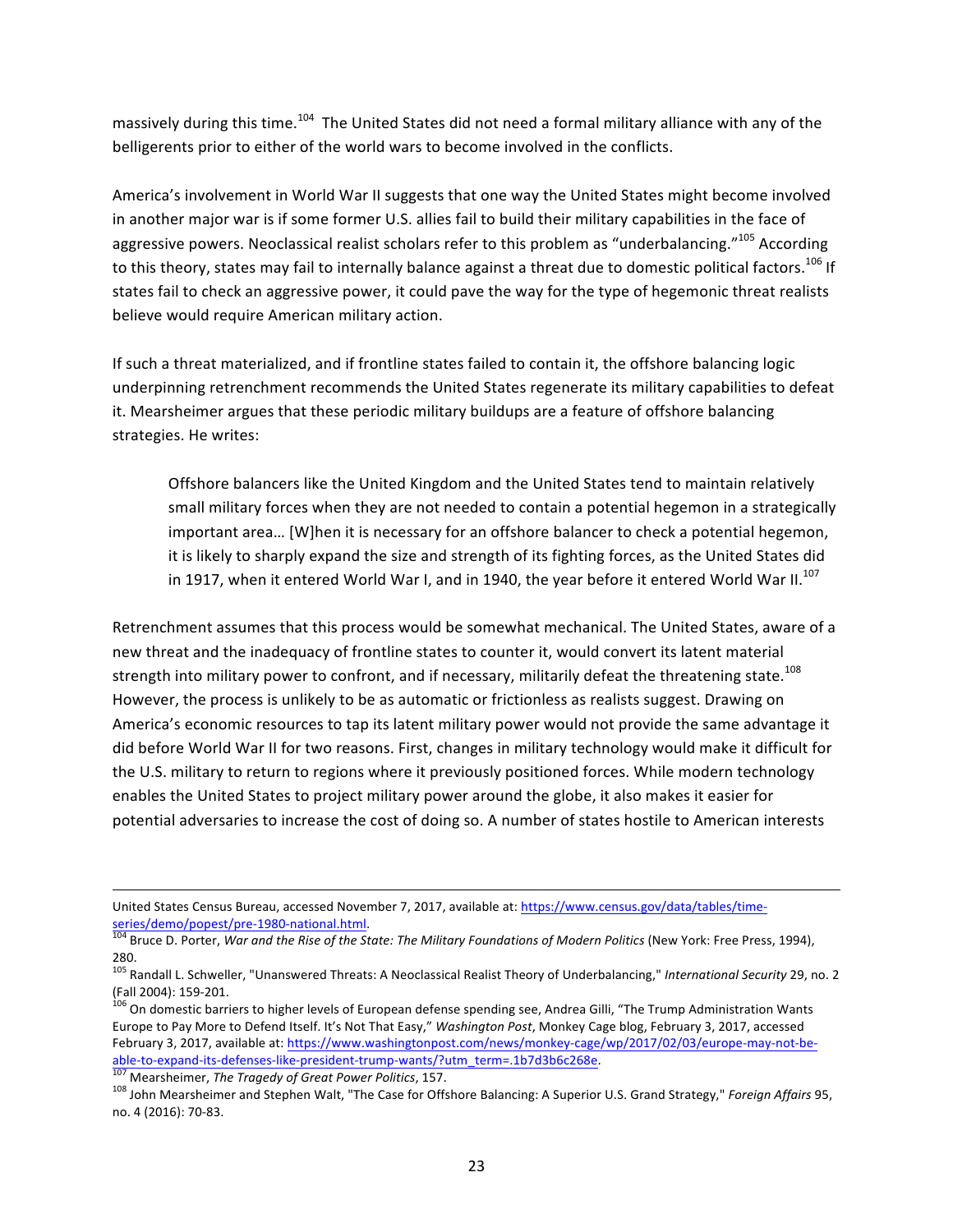have already procured anti-access and area denial (A2/AD) capabilities as a cost-effective means to prevent the U.S. military from operating near their respective territories.<sup>109</sup>

Second, tapping American economic power to mobilize for war would not be the same as it was before World War II. The economic conditions that obtained before the world wars are no longer with us. There is no great surplus of labor and idle manufacturing capacity as the Great Depression had provided the United States when it converted to a war economy prior to World War II.<sup>110</sup> Converting to a war economy today would therefore require far-reaching political and social disruptions.

In light of those disruptions, any effort to mobilize the American public for war would require a unifying mechanism. Realists assume nationalism is that mechanism. Ordinary Americans are unlikely to get worked up over the abstract threat of a distant regional hegemon in Eurasia. Confronted with a new military threat in Eurasia, American leaders are likely to rouse what historian Walter Russell Mead refers to as the populist "Jacksonian" tendency in American foreign policy. This tendency, Mead argues, leads to American wars that are particularly violent and destructive.<sup>111</sup>

It is entirely possible that libertarian retrenchers are correct and none of the scenarios described above will come to pass if the United States chooses their preferred grand strategy. However, it will require a natural experiment in the robustness of norms against military aggression and incentives favoring economic interdependence to determine the outcome. If they are not robust, the world could become more competitive and conflict-prone—increasing the chances the United States would become involved in a major war. Libertarians need to ask themselves whether the benefits of retrenchment are higher than these risks.

#### *The Costs and Benefits of Retrenchment*

Libertarians suggest there are three primary benefits retrenchment would produce. First, the United States would maintain a smaller military if it retrenched—reducing the financial burden military spending imposes on the American people. Second, the reduced size of the military would lead to a smaller national security state that would be less threatening to a free society. Third, because the military would be smaller, and because threats to the national interest would be defined more narrowly, American policymakers would be less likely to go to war. However, on close examination, these benefits are either not as significant as libertarian retrenchers suggest or are unlikely to materialize altogether.

<sup>109</sup> On the increased vulnerability of American power projection capabilities, see Evan Braden Montgomery, "Contested Primacy in the Western Pacific: China's Rise and the Future of U.S. Power Projection," International Security 38, no. 4 (Spring 2014): 115-49; and Jerry Hendrix, "What Cost a Carrier?" March 11, 2013, (Washington, DC: Center for a New American Security). Advances in technologies such as additive manufacturing, artificial intelligence, and unmanned vehicles may drive down the cost of A2/AD capabilities even further. See T.X. Hammes, "Technologies Converge and Power Diffuses: The Evolution of Small, Smart, and Cheap Weapons," Policy Analysis, no. 786 (Washington, DC: Cato Institute, January 27, 2016). For some of the constraints on the spread of these weapons, see Andrea Gilli and Mauro Gilli, "The Diffusion of Drone Warfare? Industrial, Organizational,

and Infrastructural Constraints," Security Studies 25, no. 1 (2016): 50-84.<br><sup>110</sup> Steven Metz, "Has the United States Lost the Ability to Fight a Major War?" Parameters 45, no. 2 (Summer 2015): 11.<br><sup>111</sup> On the Jacksonian and How It Changed the World, 1st ed (New York: Knopf, 2001), 218-263.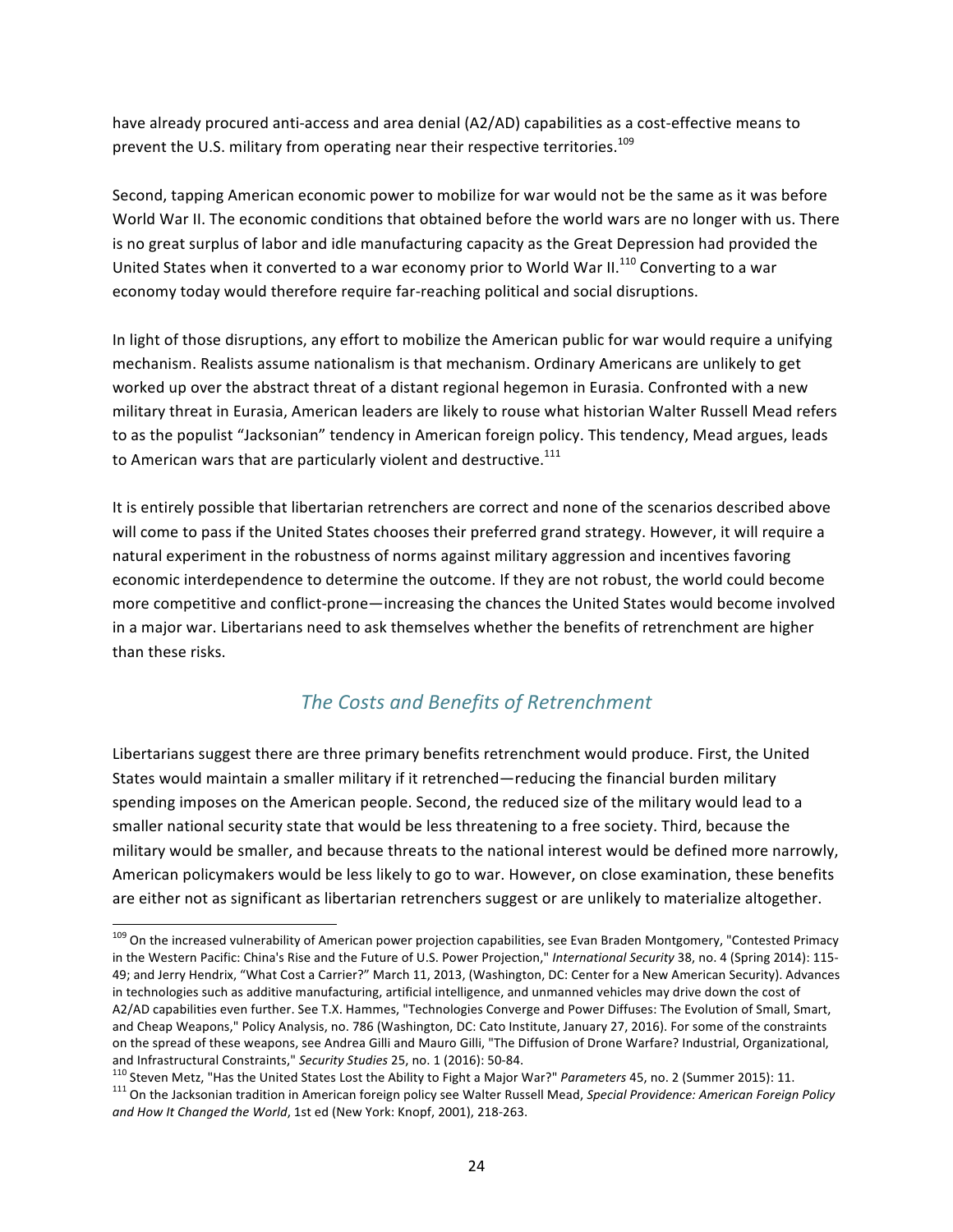From a purely financial perspective, retrenchment does cost less than engagement on a year-to-year basis, but this assessment fails to take into account the costs of even a mild military buildup. A detailed force structure assessment is beyond the scope of this paper.<sup>112</sup> However, a number of analysts have provided estimates for the size of the defense budget as a percentage of gross domestic product under their preferred grand strategies. Posen estimates that the military under retrenchment would cost 2.5 percent of GDP annually.<sup>113</sup> A number of hawkish analysts and politicians over the years have proposed a defense budget pegged to four percent of GDP.<sup>114</sup> While current defense spending as a percentage of GDP is trending lower, for the purposes of this analysis, we can assume that a grand strategy of engagement would require that three percent of GDP is spent on the military.<sup>115</sup>

The size of the economy is a flawed way to measure defense spending on a year-to-year basis, but these figures can provide a useful heuristic for judging the financial costs of retrenchment and engagement versus a relatively mild military buildup.<sup>116</sup> Based on Congressional Budget Office projections of economic growth, a military buildup requiring four percent of GDP annually would cost more than \$4.5 trillion over a five-year period beginning in 2023. In comparison, a grand strategy of engagement requiring three percent of GDP would cost less than \$3.4 trillion over the same period, while a grand strategy of retrenchment requiring 2.5 percent of GDP annually would cost \$2.8 trillion.<sup>117</sup> The United States would therefore spend \$600 billion more for a grand strategy of engagement than it would if it retrenched, but \$1.1 trillion less than under mild hypothetical military buildup at four percent of GDP. The buildup to four percent of GDP would require an additional \$1.7 trillion if the United States retrenches.<sup>118</sup>

The savings that retrenchment is supposed to produce are the product of maintaining a smaller military, but that smaller military would not necessarily reduce the threat the national security state poses to a

 $112$  For a detailed comparison of the cost of the different military force structures necessary for different strategic options, see Cohn, Boone, and Mahnken, "How Much is Enough?: Alternative Defense Strategies."<br>
<sup>113</sup> Posen, Restraint, 163.

<sup>&</sup>lt;sup>114</sup> See, Jim Talent, "More: The Crying Need for a Bigger U.S. Military," *National Review*, March 5, 2007, 30-35. For a compilation of Heritage essays on the idea, see Mackenzie M. Eaglen, "Four Percent for Freedom: The Need to Invest More in Defense -Selected Writings," (Washington, DC: Heritage Foundation, 2007).<br><sup>115</sup> Brooks and Wohlforth, America Abroad, 127.

<sup>&</sup>lt;sup>116</sup> On the flaws inherent in comparing defense spending over time using gross domestic product, see Matthew Fay, "When 'More' is Meaningless: The Case Against a Four Percent of GDP Defense Spending Minimum" (Washington, DC: National Taxpayers Union, October 2015).

<sup>&</sup>lt;sup>117</sup> These figures are based on projections of gross domestic product in Congressional Budget Office, An Update to the Budget and Economic Outlook: 2017 to 2027 (June 29, 2017), accessed October 1, 2017, available at:

https://www.cbo.gov/publication/52801. The figures were adjusted for inflation to 2017 dollars using the Bureau of Labor

Statistics CPI Inflation Calculator, available at: https://www.bls.gov/data/inflation\_calculator.htm.<br><sup>118</sup> These figures do not account for potential lost revenue from decreased bilateral trade that might occur if the Uni rescinds its security guarantees. A recent RAND Corporation study suggests the United States would lose up to \$490 billion in GDP each year from loss of trade in goods and services from a fifty percent retrenchment, while Posen's estimate of a 2.5 percent of GDP defense spending from an eighty percent retrenchment would provide only \$139 billion in additional GDP annually. See Daniel Egel, Adam Grissom, John P. Godges, Jennifer Kavanagh and Howard Shatz, "Estimating the Value of Overseas Security Commitments" (Santa Monica, CA: RAND Corporation, 2016), available at:

https://www.rand.org/pubs/research\_reports/RR518.html. However, there is disagreement from some analysts about whether security commitments actually produce increased bilateral trade. See Drezner, "Military Primacy Doesn't Pay," 59-67.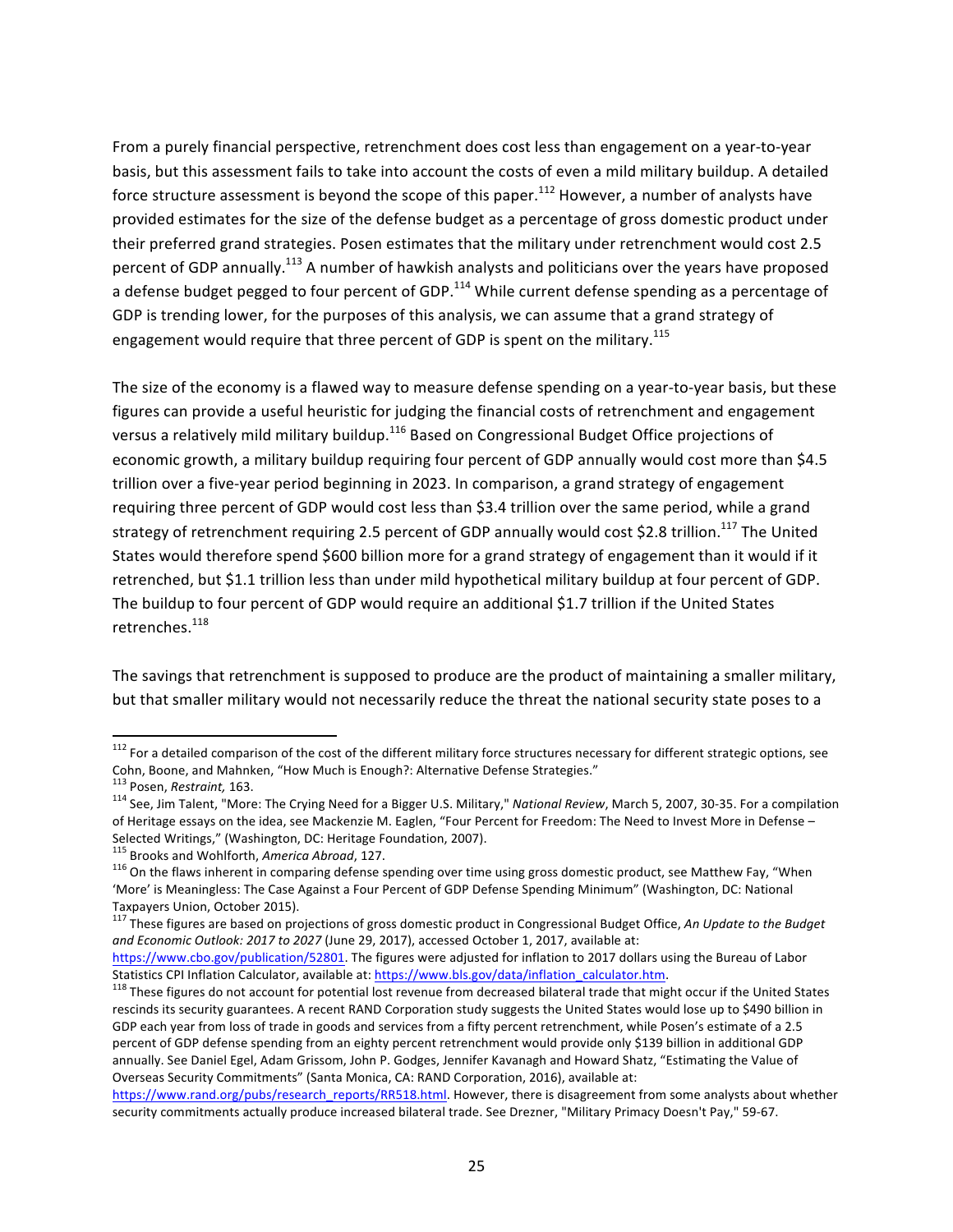free society for two reasons. First, the military would remain quite large even if the United States retrenched. As noted above, Benjamin Friedman and Christopher Preble estimate that the U.S. military's active-duty end-strength could be reduced to 949,000 if the United States retrenched. Moreover, those forces would be garrisoned at home instead of on bases overseas.<sup>119</sup> A standing military force of that size would still remain a threat to a free society if used for domestic repression.

The use of the military for domestic repression is an extreme scenario, but the second reason retrenchment is unlikely to prove beneficial for a free society has to do with the aspects of national security state dedicated to prosecuting the war on terror. Retrenchers do not consider terrorism a major threat and imply that those aspects of the national security state to combat it, such as the intelligence community, will be cut back in line with reductions in the size of the military.<sup>120</sup> However, most Americans do not share this view of the terrorist threat. In the 2016 election 80 percent of voters ranked terrorism as a "very important" issue, second only to the economy.<sup>121</sup> Political demand for robust efforts to combat terrorism is therefore likely to remain high even if the United States exits its alliances and reduces the size of its military.

The reduced size of the military under retrenchment would also be unlikely to significantly affect policymakers' willingness to use it. Libertarian advocates of retrenchment are correct when they argue that the military force structure and forward-deployed forces required for the United States to maintain its security guarantees tempts American policymakers to use military force promiscuously.<sup>122</sup> However, reducing the size of the military to the levels required for retrenchment is unlikely to solve this problem because retrenchment cannot starve policymakers of the forces necessary to undertake interventions.

Even advocates for retrenchment regularly acknowledge that the United States would retain the most powerful military in the world after their strategy is implemented.<sup>123</sup> Moreover, retrenchment assumes that the United States would still have to project power globally under specific circumstances. It also assumes the United States would maintain the necessary industrial capacity to produce additional power projection capabilities in a crisis. Therefore, the force structure the United States would possess if it retrenched would still be deployable to various trouble spots around the globe where American leaders may wish to intervene. Libertarians cannot guarantee that presidents who embrace their worldview will be elected on a consistent basis. Retrenchment relies on the reduction of America's

<sup>&</sup>lt;sup>119</sup> On ending overseas basing, see Glaser, "Withdrawing from Overseas Bases." **120 Friedman** and Preble, "Budgetary Savings from Military Restraint," 2 & 7. On terrorism as a minor threat, see John Mueller and Mark G. Stewart, "The Terrorism Delusion: America's Overwrought Response to September 11<sup>th</sup>," International Security 37, no. 1 (2012): 81-110.<br><sup>121</sup> "2016 Campaign: Strong Interest, Widespread Dissatisfaction," Pew Research Center, July 7, 2016, accessed October 18,

<sup>2017,</sup> available at: http://www.people-press.org/2016/07/07/2016-campaign-strong-interest-widespread-dissatisfaction/. Trump supporters demonstrated particular concerns about terrorism, with 59 percent of them agreeing that anti-terrorism policies to date "had not gone far enough." See Samantha Smith, "6 Charts that Show Where Clinton and Trump Supporters Differ," Pew Research Center, "Fact Tank," October 20, 2016, available at: http://www.pewresearch.org/facttank/2016/10/20/6-charts-that-show-where-clinton-and-trump-supporters-differ/.<br><sup>122</sup> Preble, *The Power Problem*, 87-88. See also Sapolsky, Friedman, Gholz, and Press, "Restraining Order," 87.<br><sup>123</sup> See Benjamin H. Friedma

U.S. Grand Strategy." International Security 38, no. 2 (2013): 188.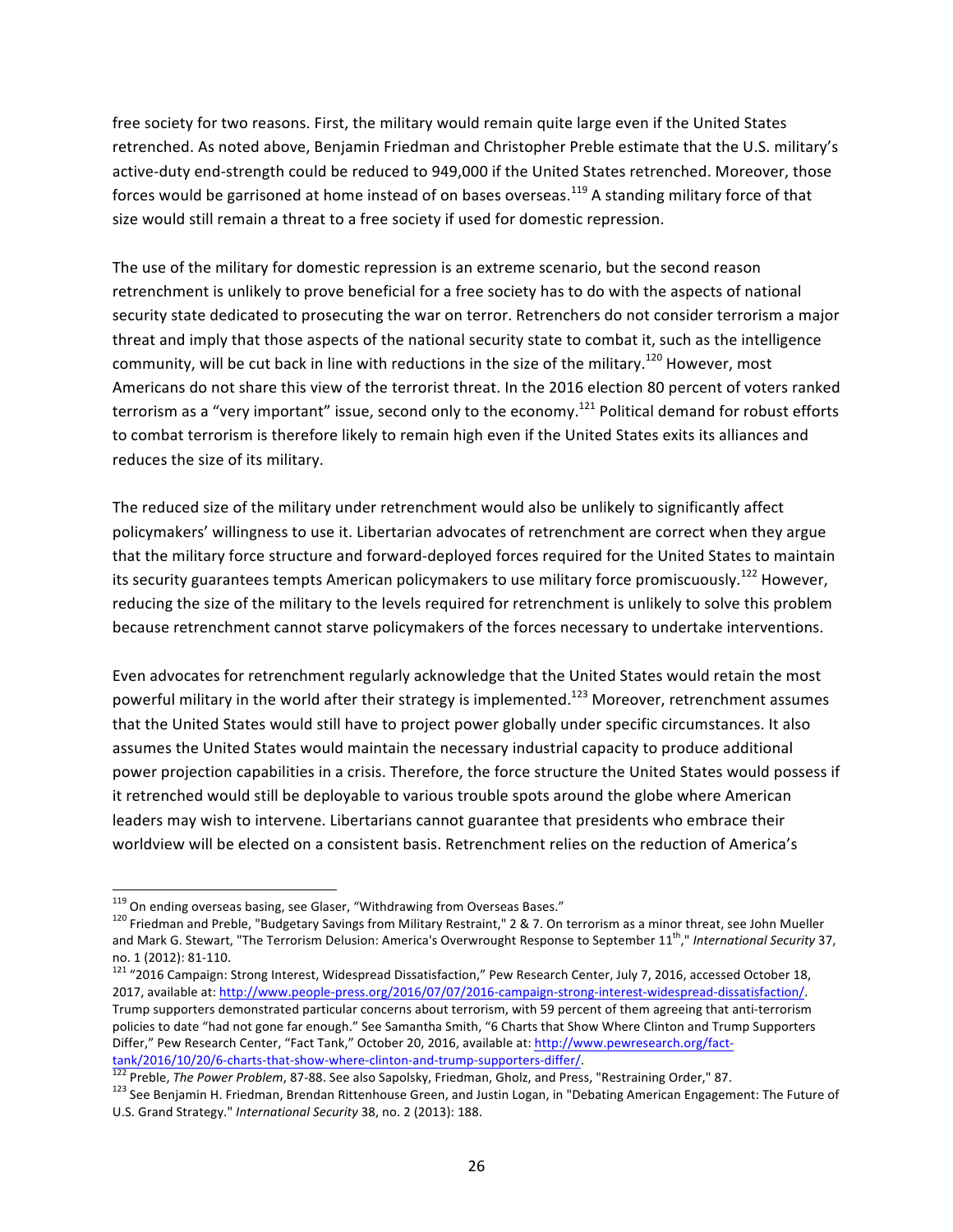armed forces to prevent their promiscuous use, but the logic of the strategy demands that the military remain deployable. Therefore, the temptation to use military force would remain even if the United States retrenched.

If the United States pursues retrenchment as its grand strategy, the benefits for a free society would be marginal. There are real financial savings available from the type of retrenchment libertarians envision; yet they could vanish if even a mild military buildup is necessary. The aspects of the national security state with the most potential to threaten a free society will remain. And the U.S. military will retain the ability to project power around the globe, thus providing American leaders the continued ability to use military force promiscuously should they so choose.

# Rethinking Libertarian Foreign Policy

The arguments presented above suggest that libertarians should abandon their desire for American retrenchment and instead embrace an American foreign policy that remains politically and militarily engaged in the world. By participating in security institutions, the United States can continue to help reduce security competition in the international system and provide incentives for cooperation among its leading powers. In doing so, it can continue to contribute to a liberal international order that facilitates a more peaceful and open international system abroad and better serves a free society at home. However, that does not mean libertarians should be satisfied with the foreign policy status quo. This section discusses the policy implications of this argument.

From a policy perspective, libertarians would be well served by reforming existing security commitments, rather than abandoning them wholesale. And while not discussed in this paper, the proper role of the military in a free society is an issue in dire need of libertarian attention.<sup>124</sup> However, as this section explains, the main priority for libertarian foreign policy advocates should be preventing the reckless use of U.S. military power.

Advocates of retrenchment assume if that if America is not restrained, as they define it, it is therefore unrestrained.<sup>125</sup> That is, the United States will continue to use military force frequently and counterproductively unless it narrowly defines its interest in terms of its own security, gives up its alliances, and brings its forward-deployed military forces home. History provides some evidence to back up this assumption. With the end of the Cold War, America's military might and lack of rivals enabled military interventions in places ranging from the Caribbean to the Horn of Africa to the Balkans to the Persian Gulf and the Hindu Kush—for reasons ranging from altruistic to venal to foolish. During the Cold War, the United States too often went to war because of misperceptions about the spread of

 $124$  For the author's take on the need to address this issue, see Matthew Fay, "Valuing the Military in a Liberal Society," Niskanen Center, July 13, 2017, accessed October 18, 2017, available at: https://niskanencenter.org/blog/valuing-military- $\frac{255}{125}$  Brooks and Wohlforth cite this as the reason they use "retrenchment" when referring to the strategy they argue against:

<sup>&</sup>quot;[R]estraint is a very a problematic term. Most notably, the term implies that the pursuit of deep engagement is, and must be, 'unrestrained' regarding the use of force. See Brooks and Wohlforth, *America Abroad*, 4, fn ii.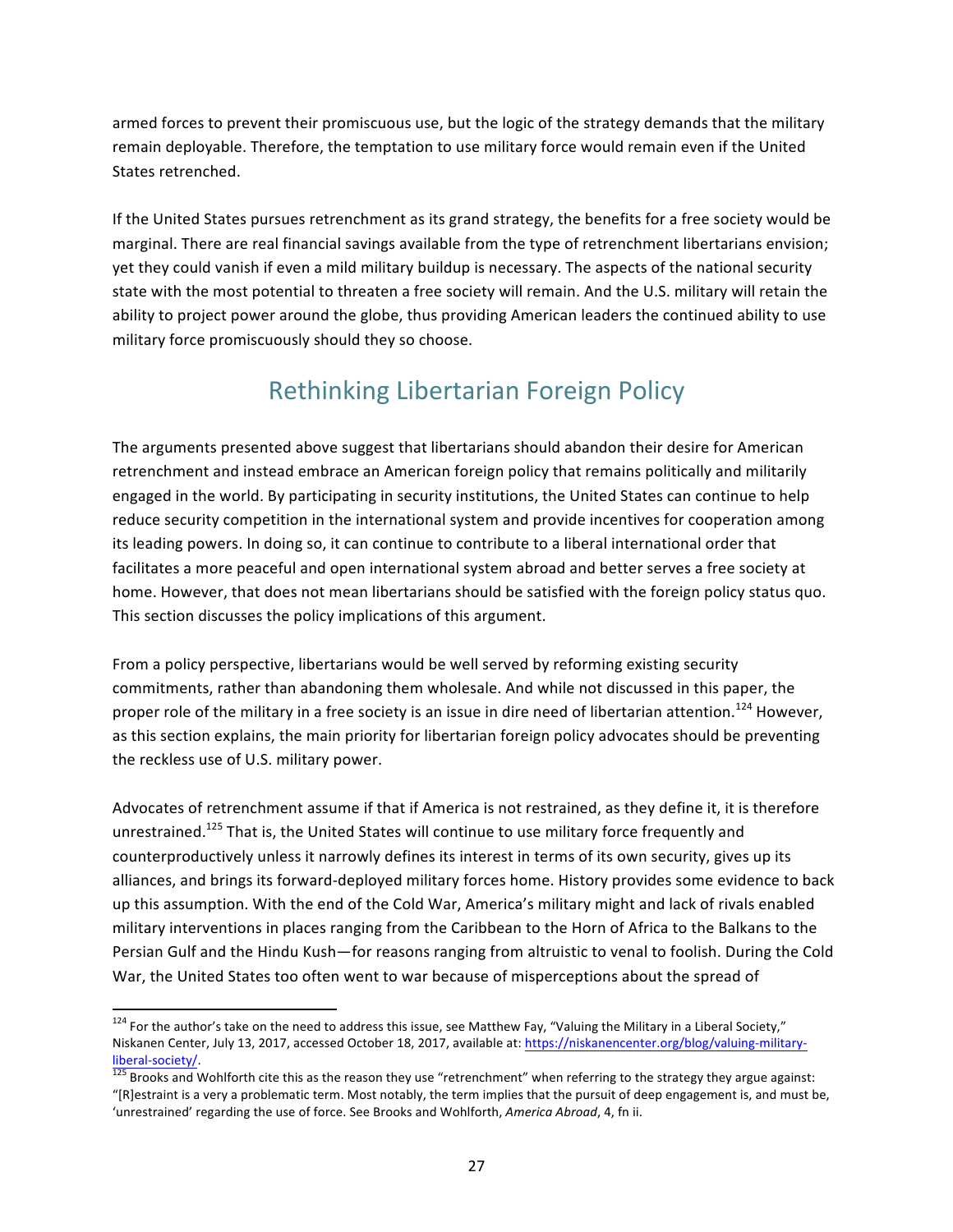Communism and because American leaders wrongly believed they needed to prove their credibility to allies.<sup>126</sup> These interventions have been costly in terms of lives—both of American military personnel and innocent civilians in foreign war zones—and treasure. At the same time, the perception that the United States is an aggressive military power undermines the liberal international order it helped construct.<sup>127</sup>

Former Secretary of State Madeleine Albright inadvertently summed up this problem when she reportedly said to former Chairman of the Joint Chiefs of Staff Colin Powell, "What's the point of this superb military that you're always talking about if we can't use it?"<sup>128</sup> To act as a security guarantor, the United States is required to maintain a superb military. Yet possessing such a superb military and forward deploying to it to deter aggression and assure allies inevitably tempts policymakers to use it.

As discussed above, the assumption that retrenchment would solve this problem is flawed. The supposition that retrenchment would help avoid the promiscuous use of military force is premised on starving policymakers of the forces necessary to undertake what Brooks and Wohlforth refer to as "optional" military interventions. However, as discussed above, the United States would still maintain a military capable of projecting power globally even if it retrenched.<sup>129</sup> Libertarians putting their hope in retrenchment as a means to doing away with the promiscuous use of military force are in reality pinning their hopes on the consistent election of presidents who share their world-view. Regardless of who is elected after the United States retrenches, they will still retain a "superb military" that can be used frequently.

Assuming the benefits of remaining engaged in the world outweigh those of retrenchment, there are two ways to approach this problem. First, the problem could be ignored. Just as with the objections noted above, the question of optional interventions could be weighed against the potential danger that increased security competition poses to the international system and a free society. Major power wars are far more destructive, deadly, and costly than America's optional interventions. If the maintenance of a liberal international order prevents wars of that type, and the military means necessary to underpin that order necessarily tempt American policymakers to intervene frequently around the globe, then perhaps it is necessary to live with such optional interventions.

Living with promiscuous interventions, however, is not an option libertarians should choose. Military interventions inevitably lead to the deaths of innocent civilians, they impose long-term costs on American taxpayers, they can engender blowback that perpetuates a cycle of violence, and equipment

 $126$  There is some evidence to suggest that the decision to escalate U.S. military involvement in Vietnam was due to a perceived need to demonstrate the credibility of American military power. See Francis J. Gavin, *Nuclear Statecraft: History and Strategy in America's Atomic Age* (Ithaca: Cornell University Press, 2013), 92-94. For an overview of the debate about the perceived need for the United States to demonstrate credibility, see Max Fisher, "The Credibility Trap," Vox, April 29, 2016, accessed October 18, 2017, available at: https://www.vox.com/2016/4/29/11431808/credibility-foreign-policy-war.<br><sup>127</sup> For example, Russia justifies its actions in Ukraine by citing U.S. military interventions. See Kundani, "What is the Lib

International Order?" 6.<br><sup>128</sup> Colin L. Powell, *My American Journey* (New York: Random House, 1995), 576.

<sup>&</sup>lt;sup>129</sup> Advocates for retrenchment themselves argue that even after cutting the size of the military it will remain a "military with global reach far exceeding any rival." See Friedman, Green, and Logan, in "Debating American Engagement," 188.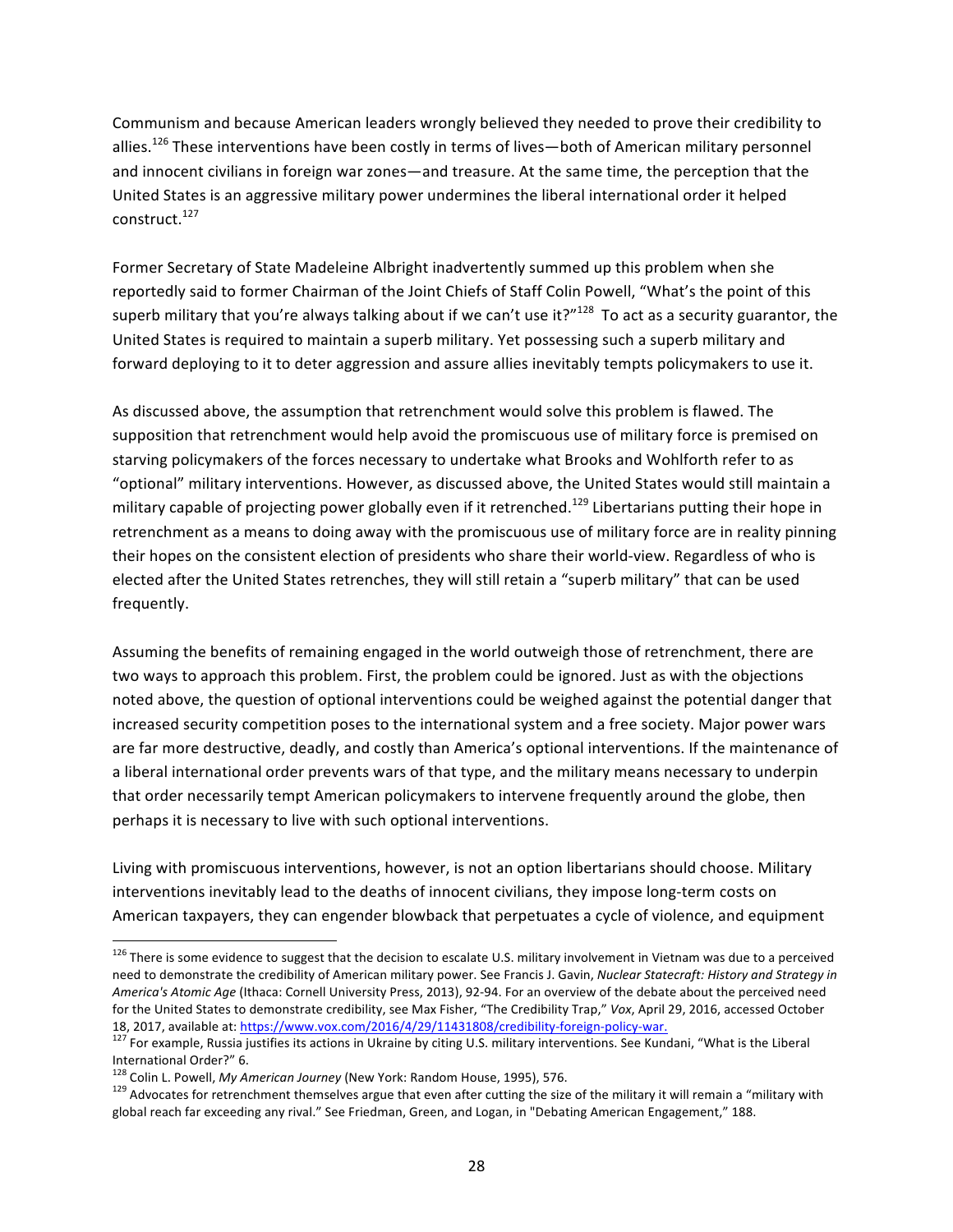used in American military interventions has even been turned against American citizens through programs that provide surplus U.S. military equipment to local police departments.<sup>130</sup> Interventions also drain American power and undermine the legitimacy necessary for leadership of the liberal international order.<sup>131</sup> Instead, a second option is for libertarians to find policies that inhibit the use of military force.

Libertarians have frequently called for Congress to reassert its prerogatives when it comes to declaring war, but to no avail. They rightly acknowledge that Congress has incentives to consistently punt on its responsibility to oversee the use of military force. Doing so allows legislators to claim credit when a conflict goes well or to blame the executive branch when a war goes poorly.<sup>132</sup> However, even if Congress were to take back its power to authorize military action, debating and authorizing the use of military force would not prevent promiscuous or counterproductive military actions.<sup>133</sup>

The United States can intervene so frequently abroad because the costs of doing so have little direct impact on the American people in terms of either blood or treasure. Only a small percentage of the American people serve in the military. Few Americans will lose their lives in combat or even know someone who has.<sup>134</sup> America's wars in recent years have been debt-financed. The financial costs of war are therefore invisible and do not affect the vast majority of the American people in any tangible way. While the public laments increasing debt, they do not respond to it in the same way they do increased taxes because the individual financial impact is deferred.<sup>135</sup>

That the American public is insulated from the costs of war means they have little incentive to hold accountable the politicians who initiate and oversee the use of military force. Instead of trying to overthrow seventy years of U.S. foreign policy in ways that are risky and counterproductive from the perspective of a peaceful world and a free society, libertarians are better served finding ways to internalize the costs of America's wars. Bringing back the military draft is one way to do so.<sup>136</sup> However, conscription is antithetical to both libertarian principles and the needs of a modern military. Recent

http://watson.brown.edu/costsofwar/files/cow/imce/news/Costs%20of%20U.S.%20Post-

<sup>&</sup>lt;sup>130</sup> On the program to sell surplus military equipment to local police forces in the United States, see Radley Balko, Rise of the<br>Warrior Cop: The Militarization of America's Police Forces (New York: PublicAffairs, 2013),

<sup>&</sup>lt;sup>131</sup> Drezner, "Military Primacy Doesn't Pay," 73. The Cost of War Project at Brown University's Watson Center for International and Public Affairs estimated that as of November 2017 the wars since 2001 have cost \$5.6 trillion. See Neta C. Crawford, "United States Budgetary Costs of Post-9/11 Wars Through 2018: A Summary of the \$5.6 Trillion in Costs for the U.S. Wars in Iraq, Syria, Afghanistan, and Pakistan, and Post-9/11 Veterans Care and Homeland Security," (Providence, RI: Watson Institute for International and Public Affairs, Brown University, November 2017), available at:

<sup>&</sup>lt;sup>132</sup> For a good discussion of this problem, see Gene Healy, The Cult of the Presidency: America's Dangerous Devotion to

*Executive Power* (Washington, D.C.: Cato Institute, 2008).<br>
<sup>133</sup> See Matthew Fay, "Authorizing Military Force is Necessary, but Insufficient," *The Hill*, October 4, 2017, accessed October 4,<br>
2017, available at: http://

<sup>&</sup>lt;sup>134</sup> For a good overview of the both the benefits and potential negative consequences of the shrinking size of the U.S. military and its recruiting pool, see Amy Schafer, "Generations of War: The Rise of the Warrior Caste and the All-Volunteer Force" (Washington, DC: Center for a New American Security, May 8, 2017).

 $^{135}$  For the reasons why reductions in revenue do not lead to reduced demands for government services, see William A.<br>Niskanen, "Limiting Government: The Failure of "Starve the Beast," The Cato Journal 26, no. 3 (2006)

<sup>&</sup>lt;sup>136</sup> Michael C. Horowitz and Matthew S. Levendusky, "Drafting Support for War: Conscription and Mass Support for Warfare," The Journal of Politics 73, no. 2 (2011): 524-34.